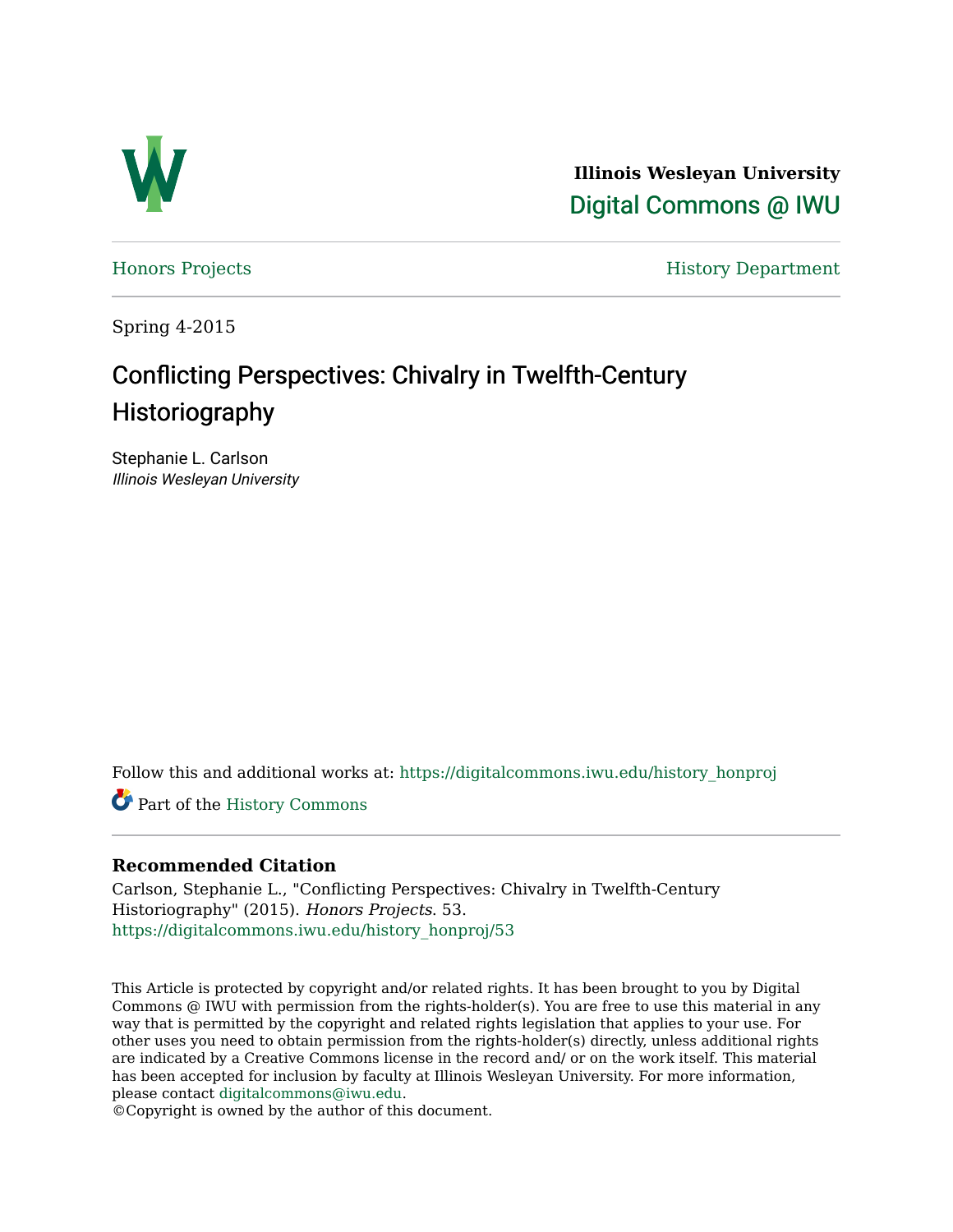## CONFLICTING PERSPECTIVES: CHIVALRY IN TWELFTH-CENTURY HISTORIOGRAPHY

 $\mathcal{L}_{\mathcal{D}}$ 

Stephanie L. Carlson Illinois Wesleyan University History Honors April 15, 2015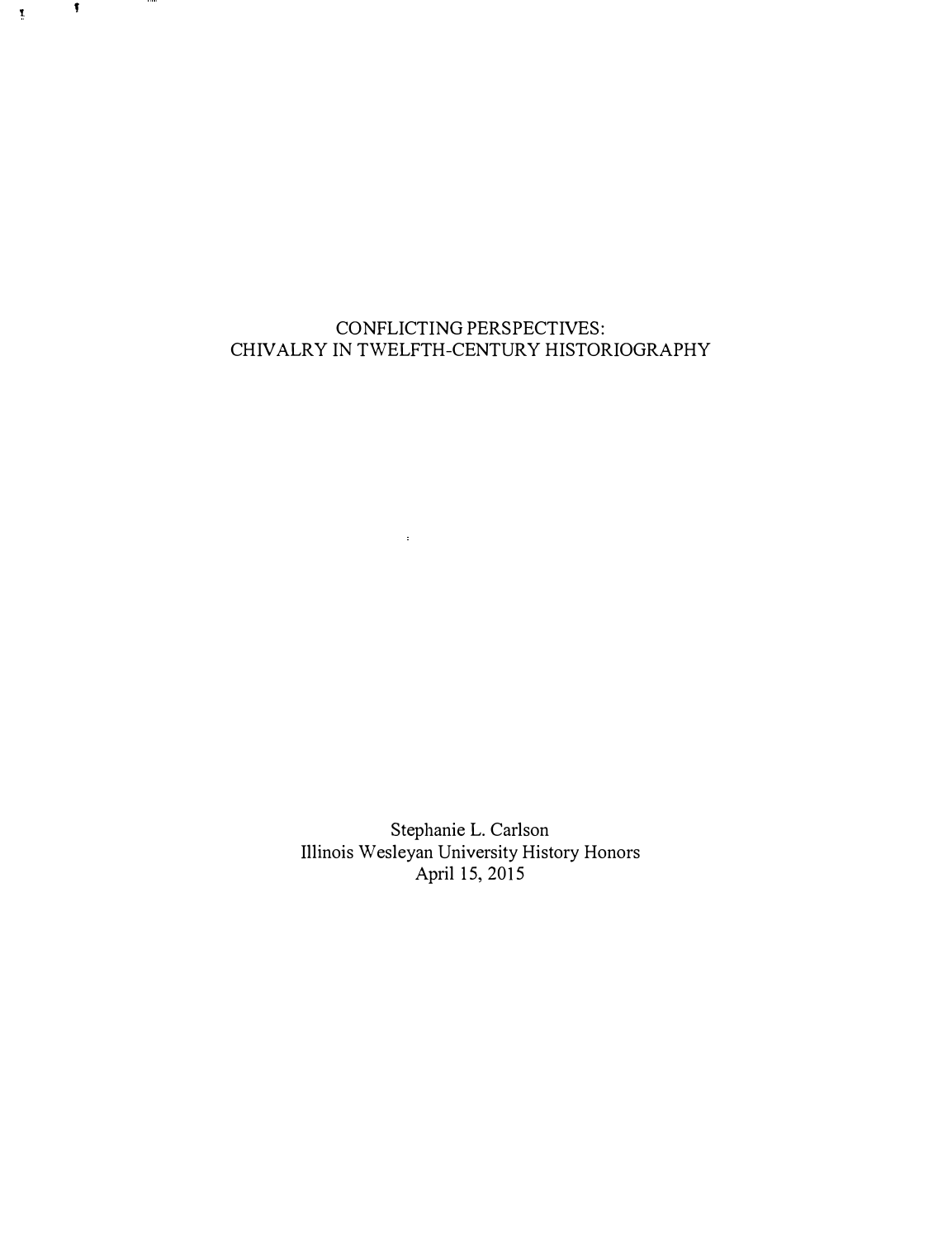Chivahy was the dominant social structure of the Middle Ages. Its tenets were limited to the ruling class, but it affected all members of medieval society. Despite its overwhelming prevalence, a definition of chivalry has eluded most historians. Twelfth-century sources range from histories and chronicles of events, to epic poetry based on facts but depicting idealized or demonized characters, to manuals of knightly behavior. Modem perceptions of chivalry are shaped by which sources historians choose to include in their analyses; modem historians get most of their arguments from medieval literature and texts that are dedicated specifically to chivalry. While these sources are beneficial and offer their own details about medieval chivalry, a vital source is unfortunately left out of scholarly discussion. A comparative analysis of twelfthcentury histories offers a more thorough understanding of the conflicting elements and ideas that made up medieval chivalry; they also show how, while ubiquitous, not everyone practiced or interpreted chivalry in the same way. Twelfth-centmy histories do this very well, but are often ignored by modem historians in favor of more glamourous sources.

Chivalry in the twelfth century was conceptualized in a series of behaviors and social choices that knights and aristocrats used to define their class and control their behavior. Throughout this paper, I will explore some of these choices as they appear in the narratives of twelfth-century historians. One of the most visible choices that aristocrats made in this period was whether or not they were going to be vicious or merciful. Often throughout twelfth-century texts, there are examples of aristocrats either burning and pillaging, or offering mercy to their victims. These choices are often based on social class, but are also attributed to personal qualities of aristocrats. Some of these choices also relate to loyalty to ones lord, a core pillar of chivalry, or qualities such as courtesy or generosity. Knights and aristocrats could also choose how pious they chose to be in their practice of their duties and responsibilities. Just as much as churchmen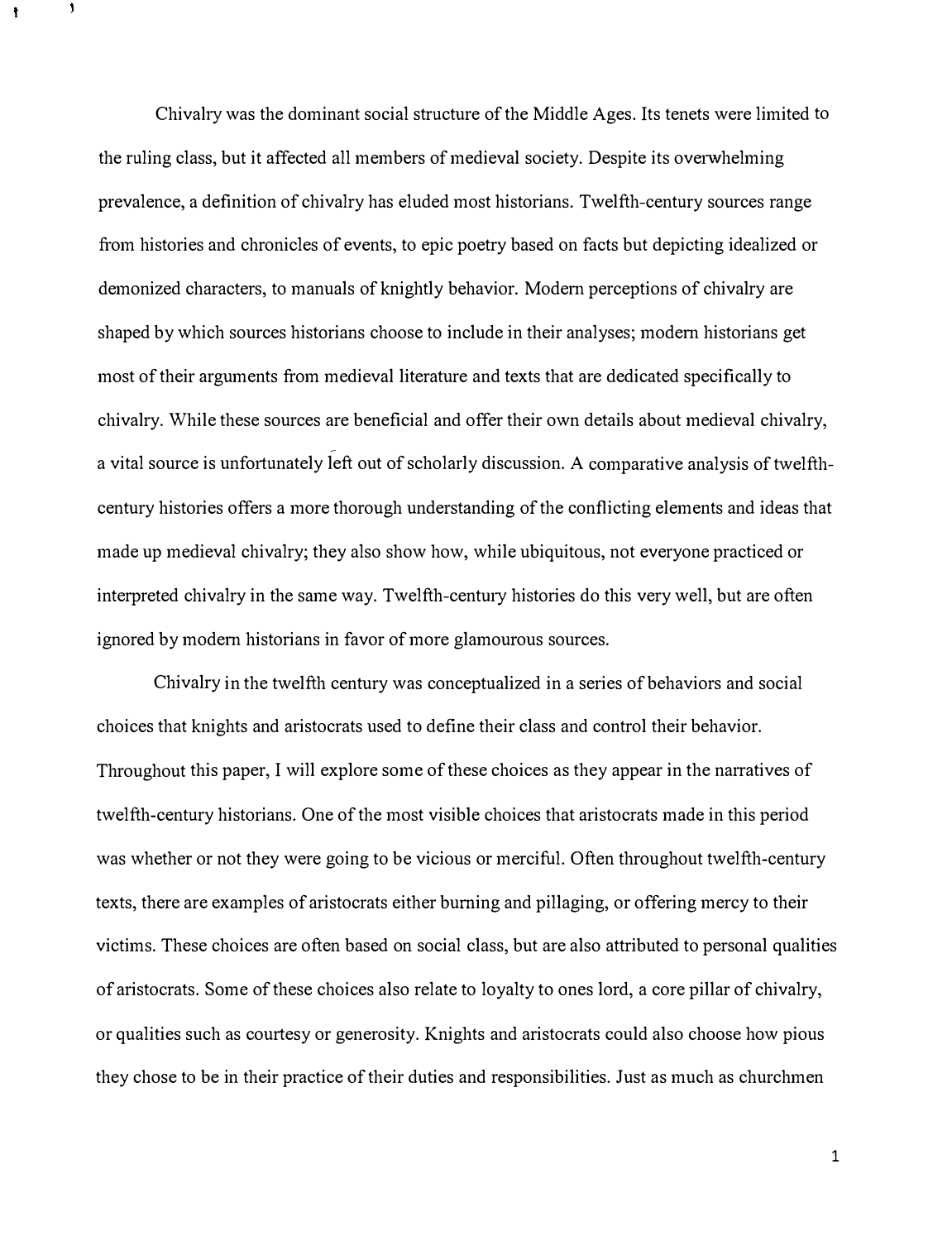could vary their applications of religious values, aristocrats could also vary their own piety as it related to their secular lives.

The book that has dominated the field of chivahic study for the last generation is Maurice Keen's book, Chivalry, a study of chivalry throughout Europe. According to Keen, "chivalry may be described as an ethos in which martial, aristocratic and Christian elements were fused together."<sup>1</sup> Keen rejects the view that chivalry was a veneer to conceal the horrors of war and emphasizes the role of the church in the fonnation of chivalric ideals. While Keen's work provides a thorough treatment of the many conflicting aspects of chivalry and recognizes the difficulty of coming to a single, fonnative definition of medieval chivalry, Keen's ability to analyze the topic is hindered because he does not limit himself to a time period or region. Because of this, his book lacks focus and loses major points in a sea of information. Furthermore, Keen realizes his own fatal flaw at the end of his book: "the besetting sin of the biographer... falling in love with his subject."<sup>2</sup> Keen also falls into another trap of identifying a variety of sources, but not maximizing their usefulness; he identifies the relevance of historical documents like chronicles and histories, but then relegates their usage to opening anecdotes and topic sentences. Ultimately, Keen's talent, knowledge and vast array of resources are overwhelmed by the breadth of the topic.

Scholars who approached this topic after Keen focus their interests in more specific areas of chivalric study. Matthew Strickland, a historian with a focus on military history at the University of Glasgow focuses on the development of warrior culture through contact between Anglo-Saxon and Norman forces in military conflict.<sup>3</sup> While Strickland analyzes the topic in

<sup>&</sup>lt;sup>1</sup> Maurice Keen, *Chivalry* (1984; repr., New Haven: Yale University Press, 2005), 16.

 $<sup>2</sup>$  Ibid., 253.</sup>

<sup>&</sup>lt;sup>3</sup> Matthew Strickland, War and Chivalry: The Conduct and Perception of War in England and Normandy, 1066-1217 (Cambridge: Cambridge University Press, 1996), 25.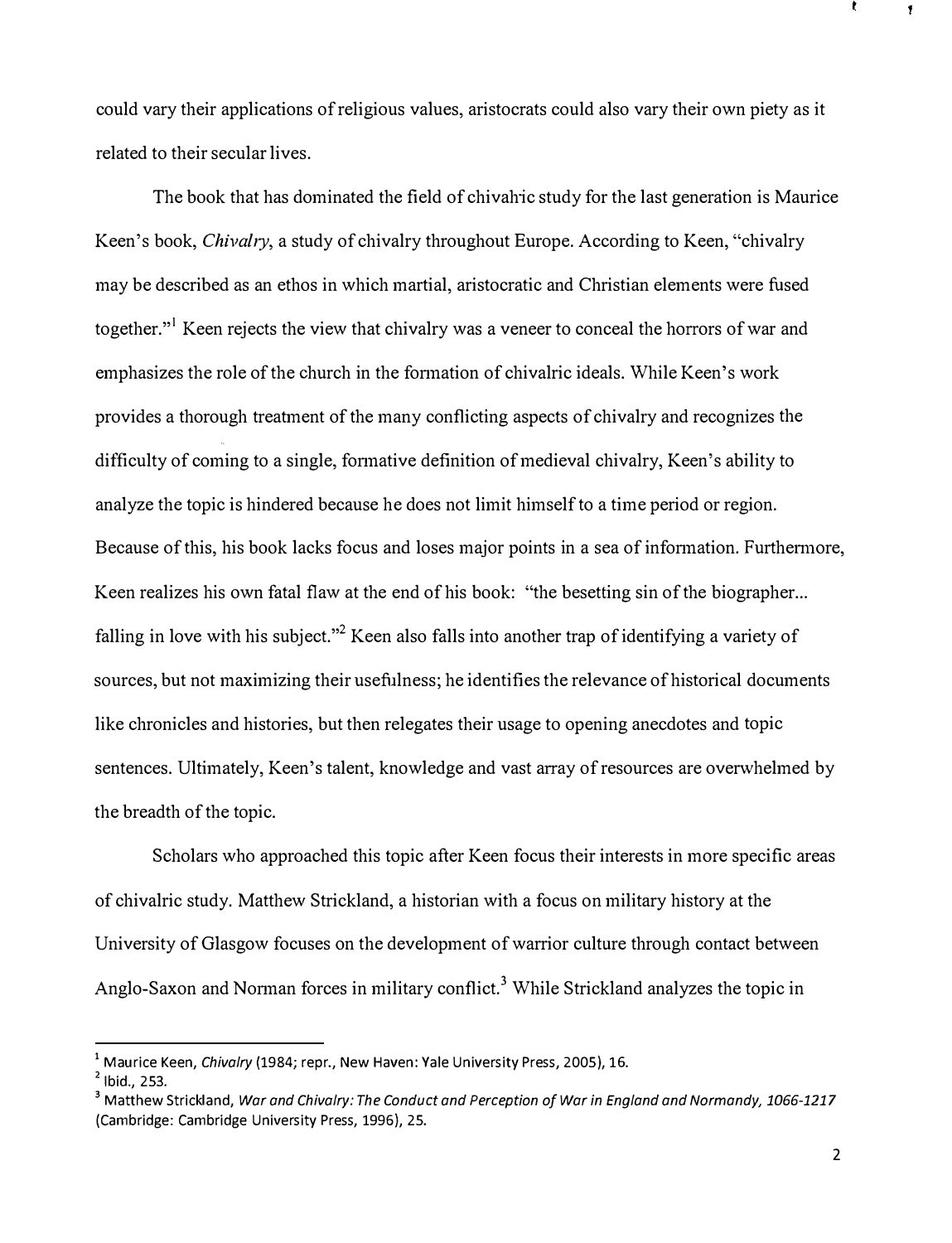many ways that are similar to Keen, he is critical of how closely Keen connects chivalry and Cluistianity, noting that the two are not inextricably linked. Strickland, whose main focus of research is the history of war and military advancements, is naturally more concerned with the militaristic elements of chivalry than the religious connections. Strickland's goal in his study is to prove that expectations for military conduct were not codified.<sup>4</sup> Strickland's conclusions that conduct in war was not universally codified is one supported by twelfth-century historians, a source he explicitly dismisses. Strickland assumes that twelfth-century historians universally applied their religious principles to chivalry

On the opposite end, Richard W. Kaeuper focuses almost exclusively on the ties between religious ideas and chivalric norms. His goal is to explain how chivalry was constmcted so that the warlike reality of knightly society would not conflict with the religious ideals that were also influencing the development of chivalry. Kaeuper writes that "dominant values of medieval Christianity stood at odds with dominant values of the warriors."<sup>5</sup> Kaeuper's argument is compelling, but can only realistically account for scholarly perception and not reality as practiced by aristocratic society. Kaeuper's argument is also weakened by the fact that he synthesizes resources from a variety of time periods; Kaeuper's own research interests lie in the thirteenth century, but he often uses resources from over a century apart to illustrate similar points. He lacks a narrative of the development of religious ideas of chivalry.

Nigel Saul devotes his book, Chivalry in Medieval England, to creating a history of chivalry specific to England. Saul believes that chivalry was a lifestyle choice for members of the aristocracy, the type of chivalry they subscribed to, and how well they followed it, being a matter of personal preference and social context. He is critical of both Keen and Strickland by

 $4$  Ibid., 29-30.

<sup>&</sup>lt;sup>5</sup> Richard M. Kaeuper, Holy Warriors: The Religious Ideology of Chivalry (Philadelphia: University of Pennsylvania Press, 2009), 9.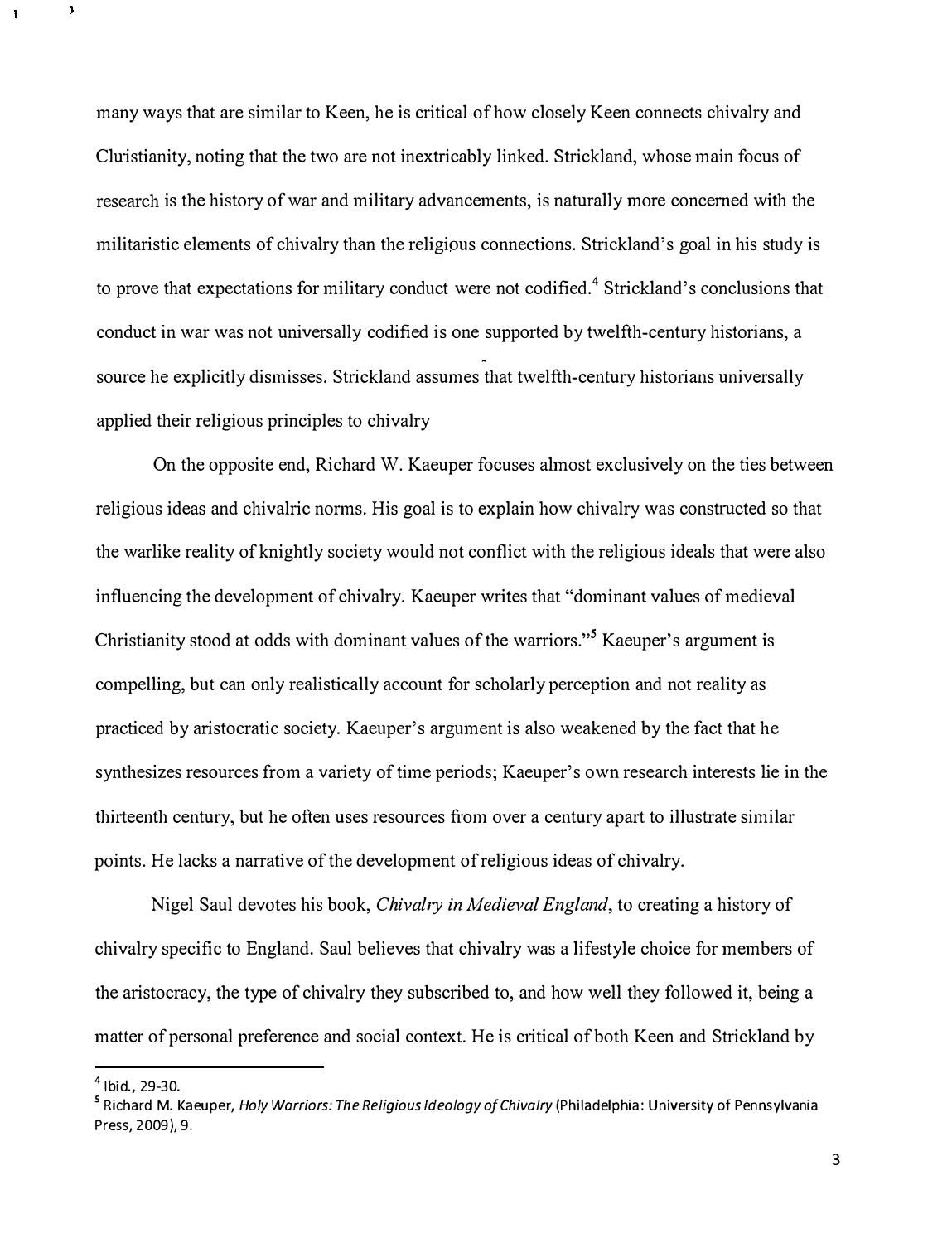pointing out that scholarship on chivalry has not been evenly examined as a topic of scholarship because it is always subject to the professional preferences of historians.<sup>6</sup> For instance, Strickland analyzes chivalry through a military lens because he is a historian of warfare. Saul's approach is to analyze chivalry through a variety of different lenses, and he concludes that chivalry was neither a set of behavioral rules for warriors, nor a method for the church to exert control over the aristocracy. Saul's conclusion about the individuality of chivalry is similar to my own. However, Saul's approach is fundamentally different, as he tends to focus more on the tournament culture and pageantry that often attracts scholars of medieval chivalry, leaning on literature and romances, and using minimal historical accounts.

Many of these historians use sources similarly. Maurice Keen identifies three types of sources that he finds valuable in the study of chivalry: literature, secular manuals of chivalry, and clerical treatises on knightly behavior.<sup>7</sup> Keen, and the historians who followed, make use of twelfth-century historians throughout their analyses, and while histories and chronicles have not been shelved, comparative analysis of twelfth-century histories as an independent genre of sources has been inconsistent in modern scholarship. John Gillingham, an expert on the Angevin Empire, is particularly critical of the ways in which his colleagues use sources in studies of chivalric topics. While Gillingham was specifically criticizing the use of the *History of William* the Marshal, a biographical poem about one of the twelfth century's best-known knights, his criticisms have greatly influenced my approach towards sources and analysis. Gillingham claims that his colleagues have focused too much on the glamourous elements of chivalry, like tournaments and heraldry, while they have ignored the realistic elements that make up much

<sup>&</sup>lt;sup>6</sup> Nigel Saul, Chivalry in Medieval England (Cambridge: Harvard University Press, 2011), 3-4.

 $<sup>7</sup>$  Keen, Chivalry, 3-4.</sup>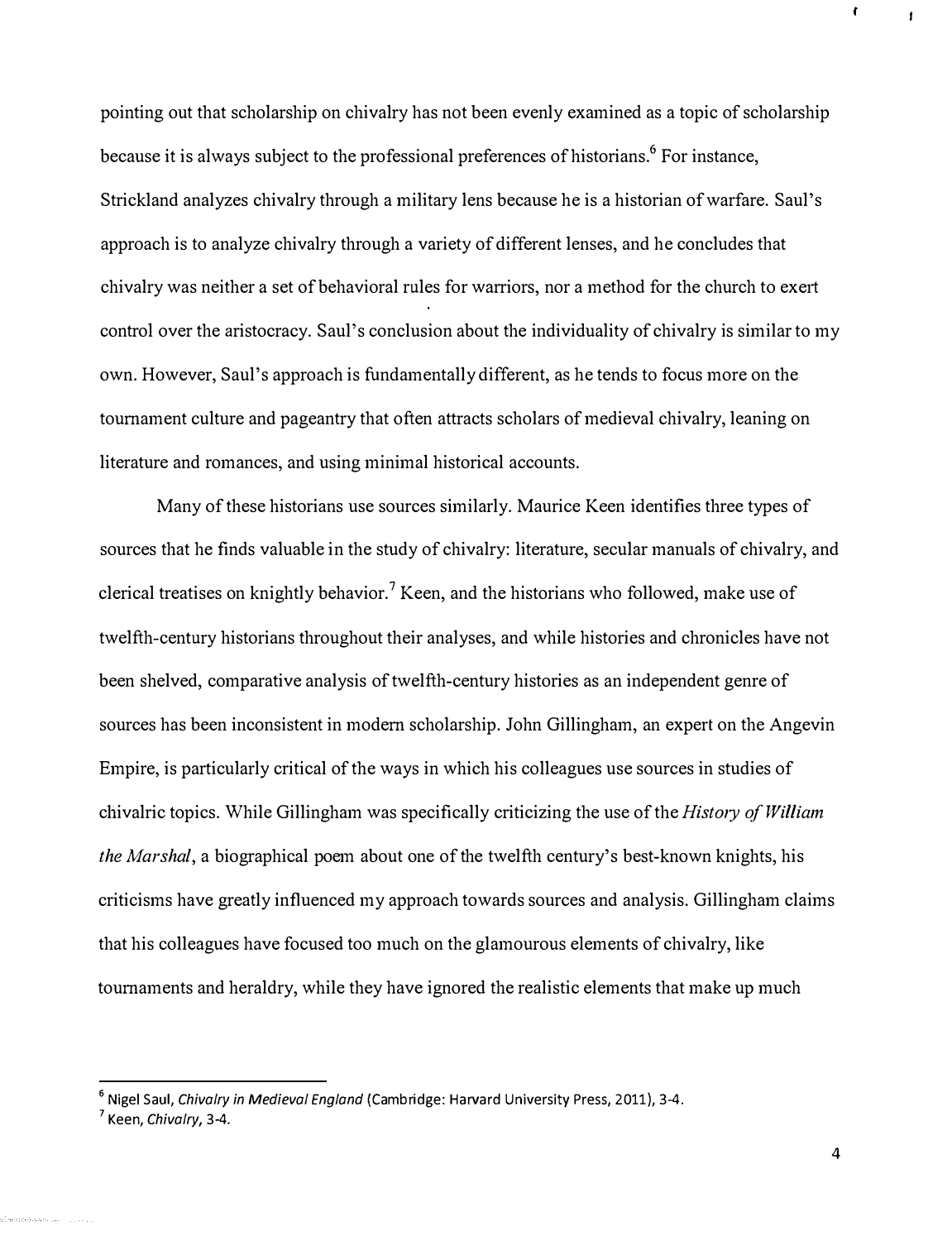more of the contemporary literature, particularly real warfare.<sup>8</sup> Similar critiques can be applied to Keen's and Saul's histories of chivalry, which focus much more on the fantasy elements of chivalry, and often fail to do justice to the brutal elements that contemporary writers thought were most important.

In order to depict the dynamic and often contradictory ways in which chivalry was viewed in the twelfth century, I will use three historians from the earlier half of the twelfth century: William of Malmesbury, Orderic Vitalis, and Hemy of Huntingdon. These three contemporaries, all living in England and Normandy in the early to mid-twelfth century, wrote histories that devoted many pages to the activities of kings, knights, and aristocrats. As was fashionable for the time, these three histories covered time periods well before the lifetimes of the writers. For the sake of comparing these documents, I have limited my examination to cover the historians' accounts of the Norman Conquest of 1066 through the end of the reign of Henry I in 1135. A close reading of these three texts reveals that the authors did not hold homogeneous views on the nature of knightly behavior that they observed. Before delving into the texts, it is important to examine these scholars within their historical context and their relationships to one another.

William of Malmesbury, a Benedictine monk of Malmesbury Abbey, was among the best-educated men of the twelfth century. It is not clear where William of Malmesbury received his fine education, but throughout his *Gesta Regum Anglorum*, he makes frequent references to Greek and Roman sources as well as English and Welsh sources, from which he derived some of his historical content and style. The *Gesta Regum Anglorum* was not William of Malmesbury's only work, as he also wrote a history of the English church as well as histories of local churches

<sup>&</sup>lt;sup>8</sup> John Gillingham, "War and Chivalry in the History of William the Marshal" in Anglo-Norman Warfare, ed. Matthew Strickland (Woodbridge: The Boydell Press, 1992), 251-63.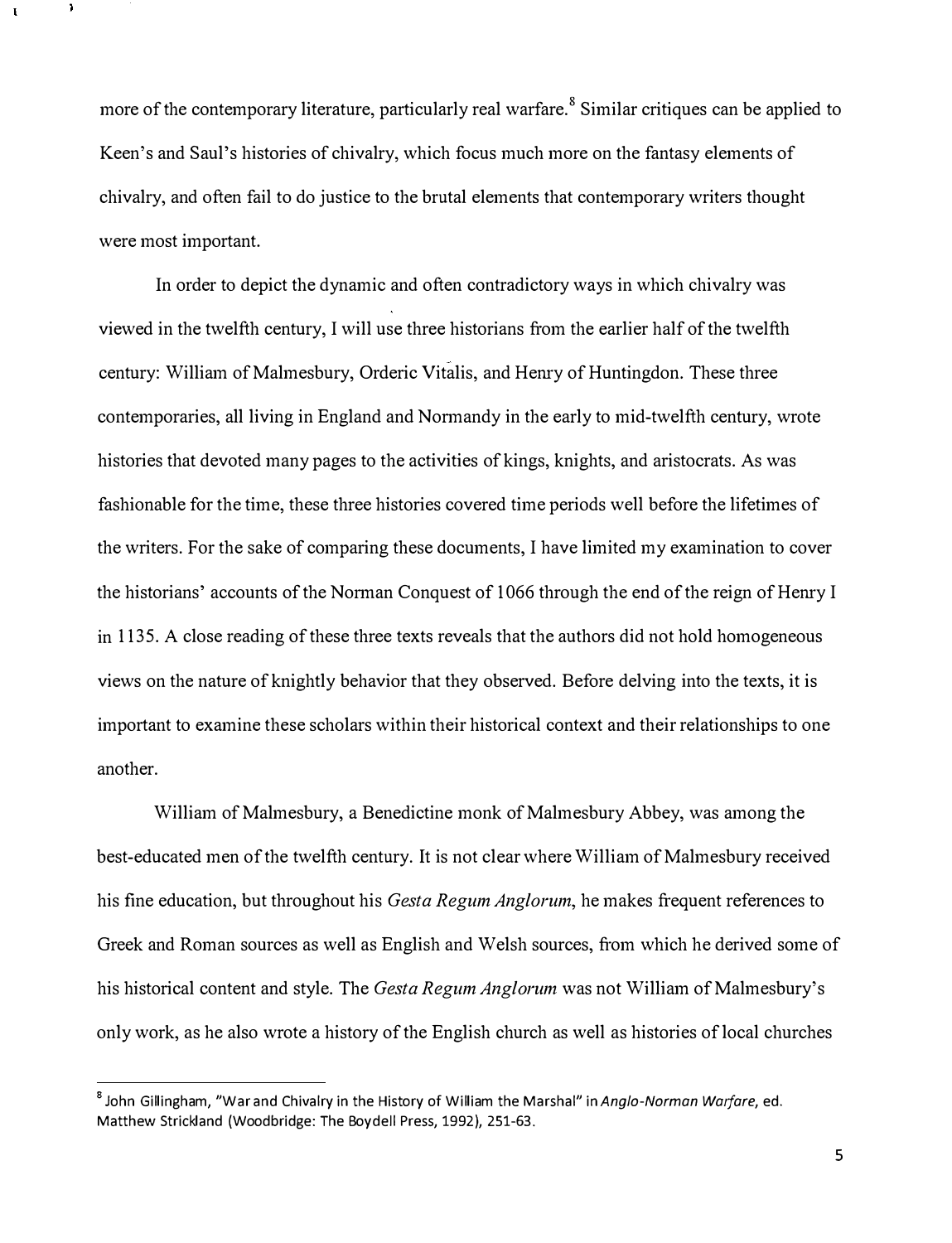and saints.<sup>9</sup> William of Malmesbury does not directly state for whom his work was written, but he was likely anticipating that his work would be read by other churchmen and scholars. William of Malmesbury's histories are written in Latin and contain many references to sources that were not widely available at the time, indicating that an ecclesiastical and educated audience was something he expected. William of Malmesbury evaluated his own work and ambitions within the Gesta Regum Anglorum, showing his own awareness of his purpose and the problems of being a historian:

Most people, I know, will think it unwise to have tumed my pen to the history of the kings of my own time; they will say that in works of this character truth is often disastrous and falsehood profitable, for in writing of contemporaries it is dangerous to criticize, while praise is sure of a welcome. Thus it is, they maintain, that with everything nowadays tending to the worse rather than the better, an author will pass over the evils that meet him on every hand, to be on the safe side, and as for good actions, if he cannot find any, he will invent them to secure a good reception. Others, judging my industry by their own lack of it, reckon me unequal to the greatness of my task, and try to poison my enterprise by their insinuations. Moved by the reasoning of one party or the contempt of the other, I had long since retired to a life of leisure, content to remain silent; but after a period of idleness, my oid love of study plucked me by the ear and laid its hand on my shoulder, for I was incapable of doing nothing, and knew not how to devote myself to those business cares which are so unworthy of a man of letters.<sup>10</sup>

Orderic Vitalis is most unusual. Born of mixed Anglo-Saxon and Norman parentage, and

raised in England, Orderic was given to the monastery of St. Evroult when he was eleven years old, speaking little to no French, and never to see his family again. In his epilogue, Orderic recalls "And so, a boy of ten, I crossed the English Channel and came into Normandy as an exile, unknown to all knowing no one. Like Joseph in Egypt, I heard a language which I did not

 $^9$  R.M. Thomson, "William of Malmesbury" in *The Oxford Dictionary of National Biography,* Vol. 36, (Oxford: Oxford University Press, 2004), 348-51.

<sup>&</sup>lt;sup>10</sup> William of Malmesbury, Gesta Regum Anglorum, edited and translated by R.A.B. Mynors, et al. (Oxford: Oxford University Press, 1998), 1:541.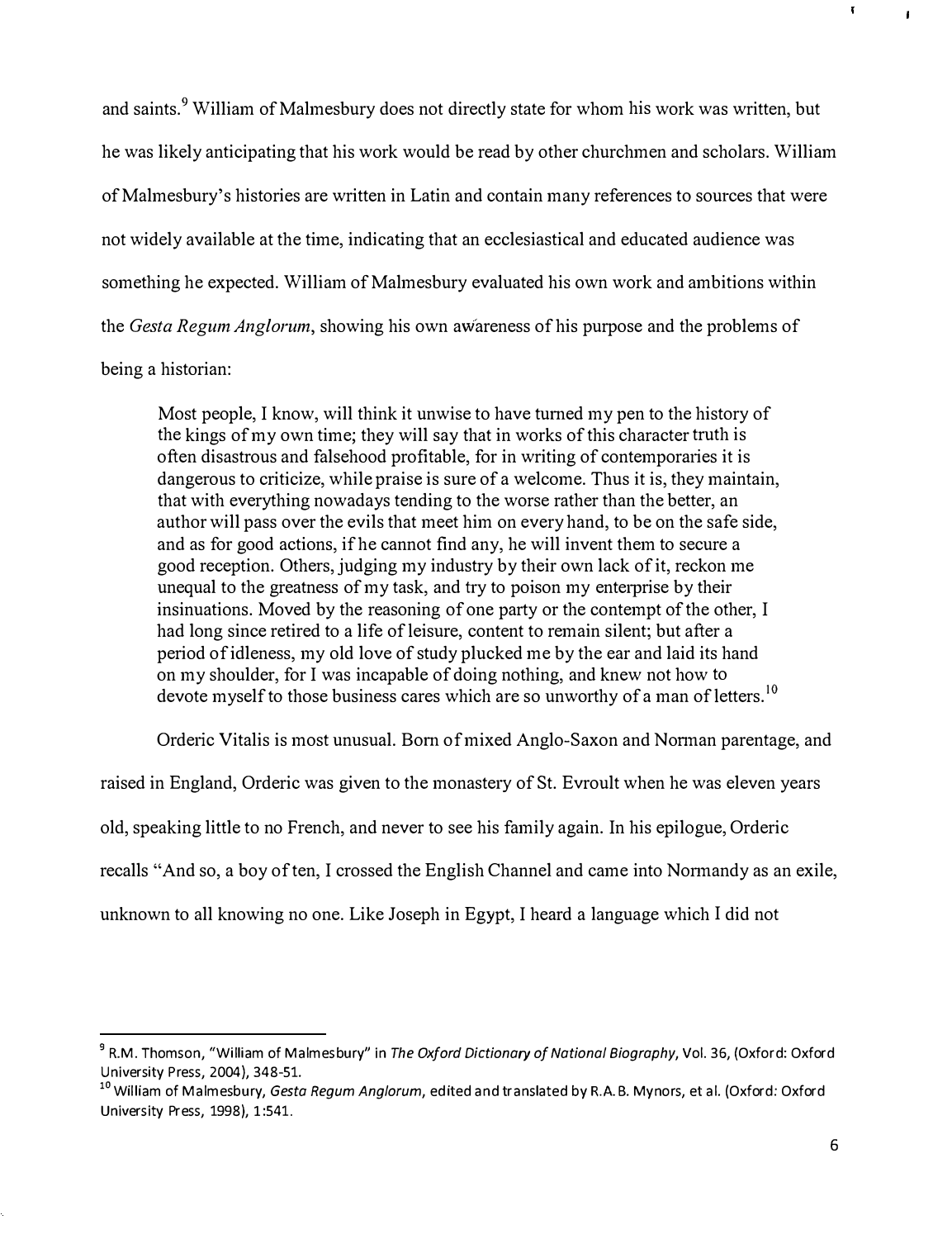understand."<sup>11</sup>Following the tradition of the Welsh historian, Bede, Orderic began writing his Historia Ecclesiastica, borrowing the title from Bede's own chronicle, as a history of St. Evroult. However, the project soon grew, and the sheer volume of information contained within the ten books of the *Historia Ecclesiastica* suggests that Orderic had embarked on a much bigger task than he had originally intended. Unfortunately, unlike other prolific historians of the twelfth century, Orderic's *Historia Ecclesiastica* was not redistributed until the seventeenth century, and even then lacked the popularity of his counterparts.<sup>12</sup> Orderic is perhaps the most enthusiastic among the historians examined in this paper, as he seems to be writing simply for his own enjoyment than for any other reason. It is also evident that he lacks the education that benefits William of Malmesbury. The *Historia Ecclesiastica* lacks structure and often becomes unfocused, but Orderic's own thoughts and opinions are clearer in the text, perhaps because he can be more candid than his colleagues.

The final historian examined in this paper is Henry of Huntingdon, who was an Archdeacon and not a monk like many of his colleagues. Unlike William of Malmesbury and Orderic Vitalis, Henry of Huntingdon does not tell the audience much about his own life. Henry of Huntingdon's *Historia Anglorum* was the most widely circulated of the three texts examined in this paper, with about forty known copies surviving today.<sup>13</sup> Henry of Huntingdon's text is simpler in structure and more concise, which is not necessarily an indication that he was less educated but that he intended his work for a wider audience. This could explain why it was more widely distributed than the histories of his contemporaries. Henry of Huntingdon is more explicit

<sup>&</sup>lt;sup>11</sup> Orderic Vitalis, Historia Ecclesiastica, edited and translated by Marjorie Chibnall (London: Oxford University Press, 1975) 6:555.

<sup>&</sup>lt;sup>12</sup> J.O. Prestwich, "Orderic Vitalis" in The Oxford Dictionary of National Biography, Vol. 41, (Oxford: Oxford University Press, 2004), 921-2.

<sup>&</sup>lt;sup>13</sup> D.E. Greenway, "Henry" in The Oxford Dictionary of Notional Biography, Vol. 26, (Oxford: Oxford University Press, 2004), 413-5.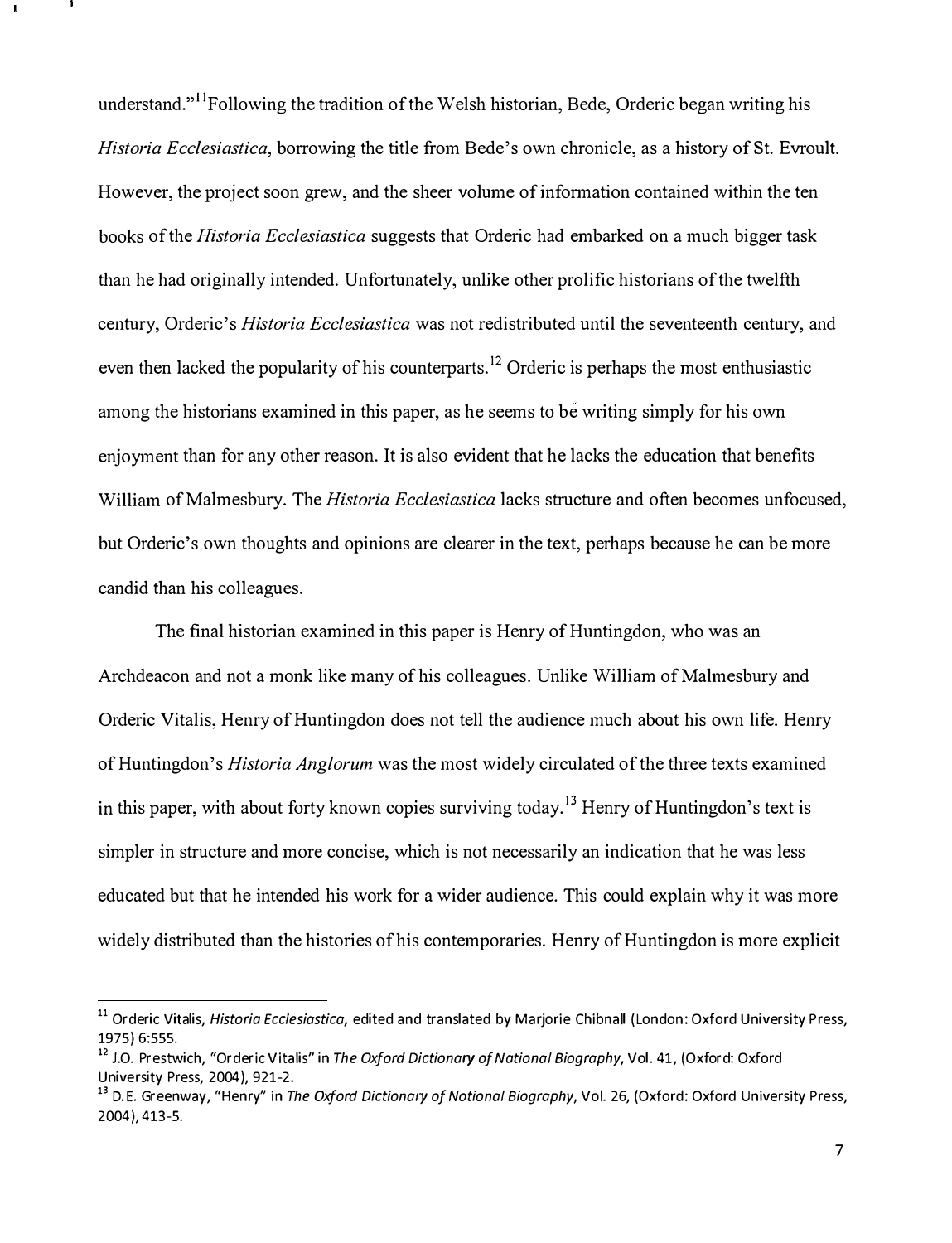regarding violent acts, but often reserves judgment and guards his opinions, another result of his work being meant for a wider, more secular audience.

William of Malmesbury, Orderic Vitalis, and Henry of Huntingdon are all important to the tradition of history-writing in the Middle Ages. They were influenced by similar sources, such as Bede and Geoffrey of Monmouth, and often discuss similar topics. William of Malmesbury and Orderic Vitalis share particular overlaps; both were Benedictine monks, and likely met at some point when doing research for their historical endeavors. Both William of Malmesbury and Orderic Vitalis make reference to the popularity of Geoffrey of Monmouth's Historia Regum Britanniae and share a great deal of topical overlap in their work. Henry of Huntingdon, being a more secular figure, is a bit of an outlier from his contemporaries. His work is much shorter and more practical, leaving out the copious references to other works and oblique references to Greek and Roman literature. The fact that Henry of Huntingdon is a bit of an outlier from his contemporaries perhaps makes him more interesting, however William of Malmesbury and Orderic Vitalis had more freedom to be candid in their assessments. Given these similarities and differences, these historians represent a variety that is representative of twelfth-century historians.

Chivalry is the intersection of aristocratic values, warrior culture, and religious ideals; without one of these elements, it is not complete. This is evident in the writings of the twelfthcentury historians that are at the core of this paper. All of them include all three elements, but not all of them interpret them the same way or prioritize them the same way. The early twelfth century was an exciting time for these men to be writing their histories. The first crusade had just ended and a second one was about to begin. Territorial disputes between English, French and Norman influences created an atmosphere in which chivahic culture was front and center.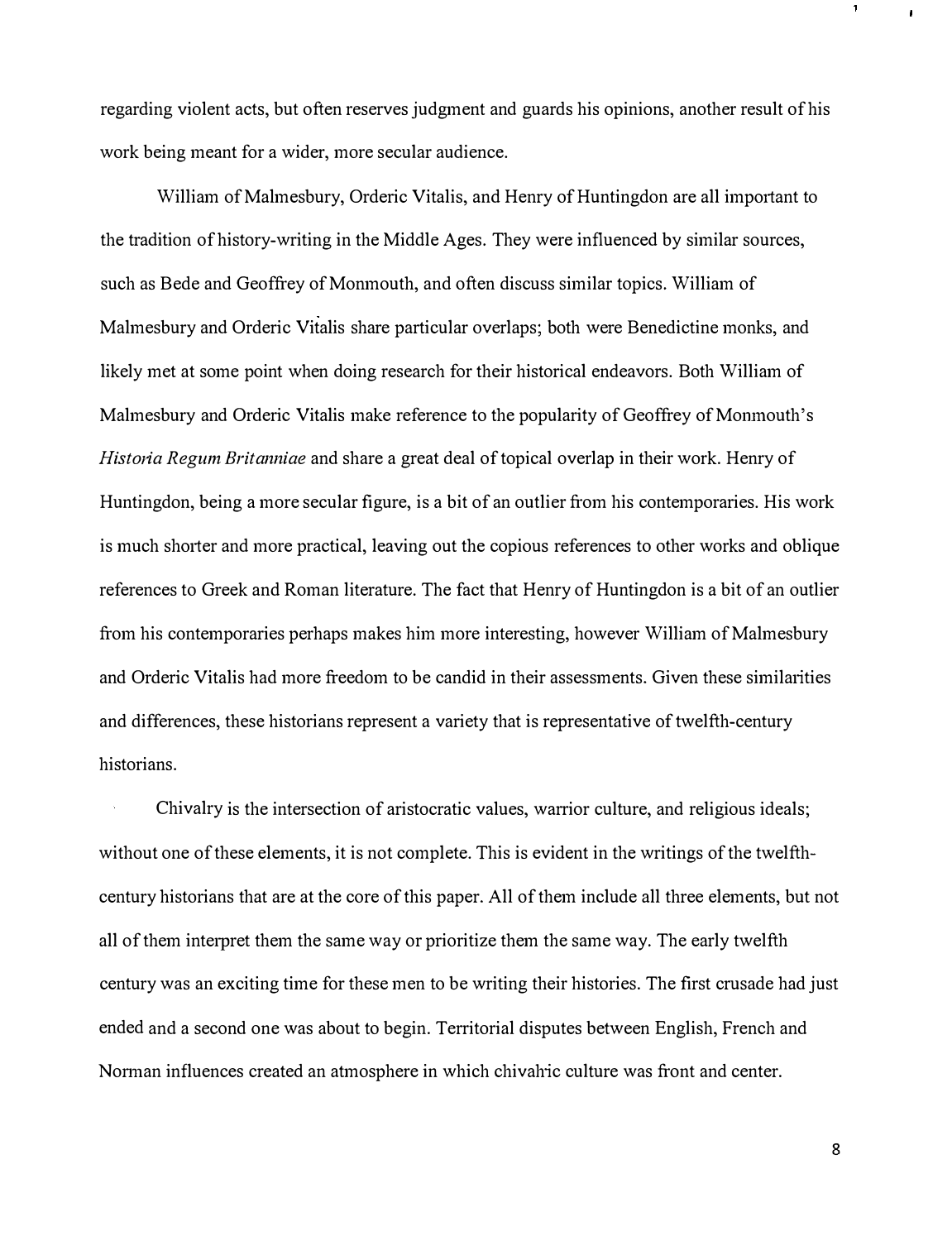#### ARISTOCRATIC VALVES

As we might expect from a code as ubiquitous as chivalry, twelfth-century historians had expectations for what qualities and behaviors their subjects displayed. These preferences were not just informed by religious ideals, but by the fulfillment of secular needs and duties. Despite being largely removed from this society, the historians of this period were not ignorant of these expectations and preferences and often evaluated their subjects on their adherence to these standards. An objective of chivalry was to provide the means by which knights and young aristocrats could navigate the social structures in which they were expected to operate while maintaining the integrity of the structure of the aristocracy.

A key element in preserving these ideals was the education of young men. Henry of Huntingdon is even more specific in that he is writing the *Historia Anglorum* specifically for consumption by learned aristocrats so they might learn how to live and thrive in their society.<sup>14</sup> William of Malmesbury and Orderic Vitalis were not writing to a specific, secular audience so they are less prescriptive in their analysis than descriptive. William of Malmesbury described young Henry I's education:

The centre of all men's hopes while still an infant, he received a princely education, for he alone of all of William's [the Conqueror] sons was born a prince, and the throne seemed destined to be his. So he served his apprenticeship to learning in the grammar school... literature, despite his hap-hazard acquaintance with it, was to him a great storehouse of political wisdom, which bears out Plato's opinion that a state would be happy if philosophers were kings, or kings philosophers.<sup>15</sup>

Whether or not education was part of the broader scope of chivalry is highly debatable, as it is not a value directly linked with the exercise of chivalry. However, I believe that it is worth investigating the connection between education and chivalry because of the connection between

<sup>&</sup>lt;sup>14</sup> Henry, Archdeacon of Huntingdon, *Historia Anglorum*, edited and translated by Diana Greenway (Oxford: Clarendon Press, 1996).

<sup>&</sup>lt;sup>15</sup> William of Malmesbury, Gesta Regum Anglorum, 1:711.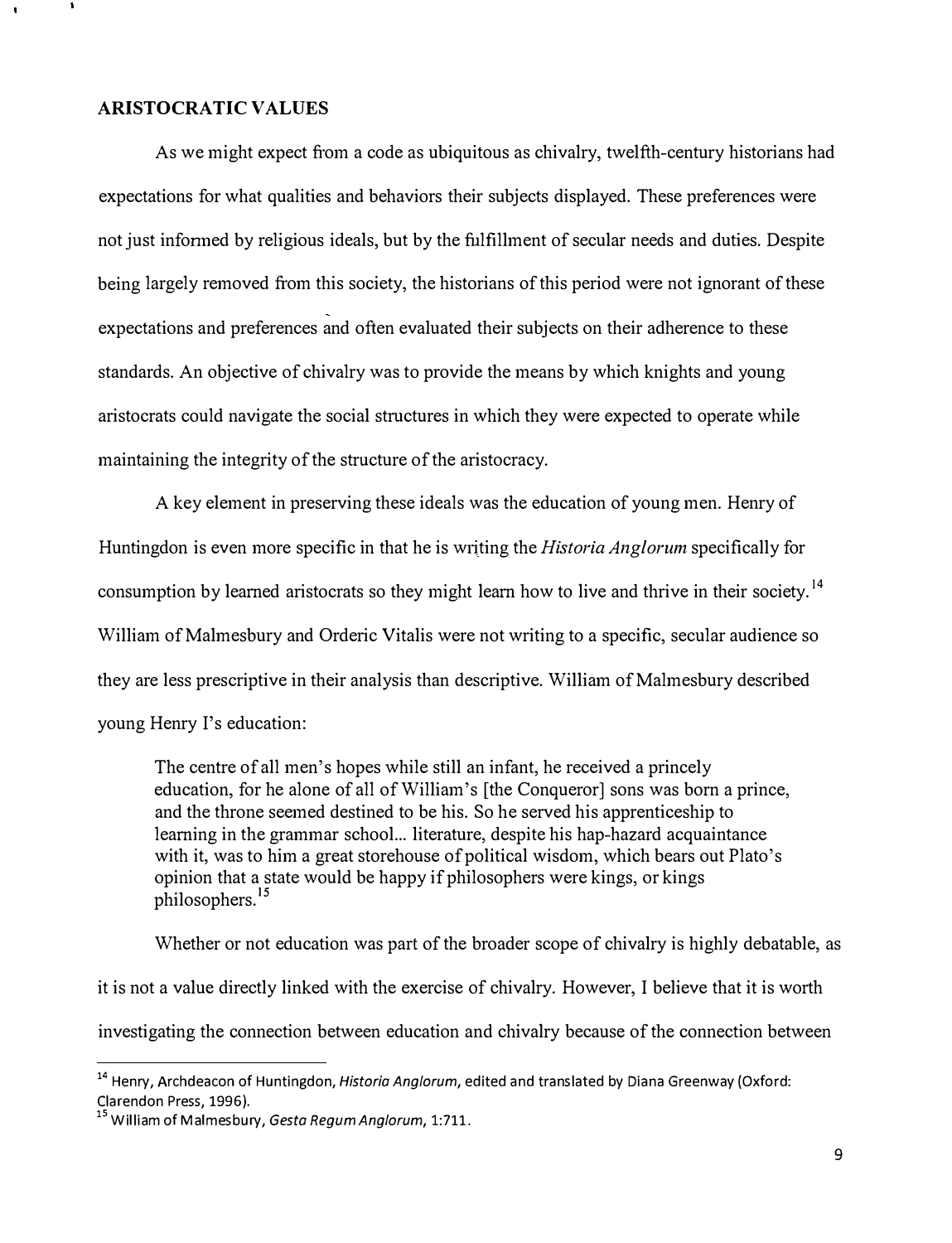the fulfillment of aristocratic duties and chivalry. People in the twelfth century were educated based on their prospective duties within medieval society. For example, boys who were to become career knights might be taught how to use weapons in mounted combat, but may not be taught history or literature because these topics were not essential to fulfilling their roles in society. It is interesting to note that William of Malmesbury probably wrote this passage after Henry I became king of England after the death of his brother, William Rufus. William is known to have revised the *Gesta Regum Anglorum* as late as  $1134$ ,<sup>16</sup> long after Henry I had become king, though he had not been first in line for the throne for most of his life and certainly had not been raised under the assumption that he would become king. Despite the fact that this may clearly be an edit or change made to the text retrospectively, it does demonstrate the value of fulfilhnent of aristocratic duties.

The depiction of Henry I's scholarly education as evaluated by William of Malmesbury can be contrasted to William's own depiction of William Rufus' education. Of William Rufus, William of Malmesbury writes that, "His boyhood spent, he passed his youth in knightly exercises, riding and shooting, competing with his elders in courtesy, with his contemporaries in courtly duties...<sup>"<sup>17</sup> While the difference in their depicted educational credentials may be the</sup> result of what types of rulers William Rufus and Henry I ended up being, it also demonstrates the importance that William of Malmesbury, one of the best-educated men of the twelfth century, assigned to education fitting the role of the subject.

Orderic Vitalis and Henry of Huntingdon are conspicuously silent on the subject of education. They do not go into detail about the education of their subjects. In the case of Henry of Huntingdon, who is writing to a broader audience, he has specifically tasked himself with

<sup>&</sup>lt;sup>16</sup> R.M. Thomson, "William of Malmesbury."

<sup>&</sup>lt;sup>17</sup> William of Malmesbury, Gesta Regum Anglorum, 1:543.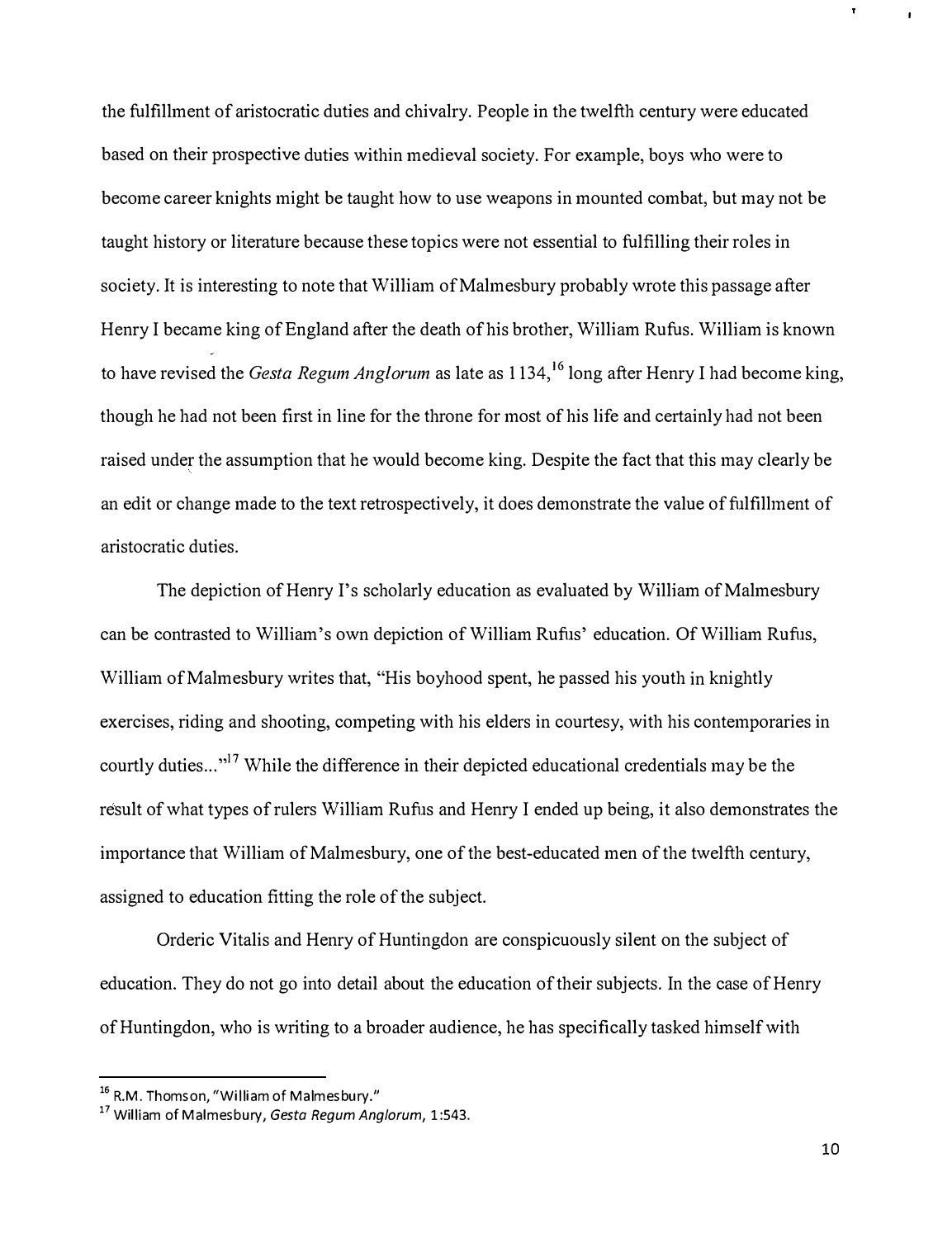providing a resource for kings and nobles to learn from the successes and failures of their ancestors. Despite the absence of a specific discussion on education in Orderic Vitalis and Henry of Huntingdon, the principle of maintenance of the social order remains a central theme to their analysis of their contemporaries.

The social order of the twelfth century was a complex hierarchy of power relationships and both formal and infonnal associations among the ruling elite. Everyone had a role to fill, whether it was administrating swaths of land, or leading troops in battle, and when they failed to execute those roles, it could be considered as unchivalrous as acting impulsively on the battlefield. Chivalry helped form the basis for how aristocrats could navigate lord-vassal relations and conduct themselves within their society. It is when twelfth-century aristocrats strayed outside of these social expectations that conflicts happened, and the twelfth-century historians took notice.

One of the great villains of Orderic Vitalis' Historia Ecclesiastica was Robert of Bellême, one of the vassals of the king of England, and a frequent belligerent in regional conflicts. According to Orderic, much of the conflict that Robert of Belleme engages in is out of place and inappropriate:

At that time Robert of Belleme gave vent to the fierce hatred he had fostered by long brooding, and openly came out against the king whom he had previously placated, hiding his venom. He was a powerful and versatile man, extremely grasping and cruel, an implacable persecutor of the Church of God and the poor, and, if the truth were told, unequalled for his iniquity in the whole Christian era. Breaking his oath of fealty, he openly committed perjury, for he deserted his natural lord Henry at a time when foes beset him on all sides, and gave both counsel and military support to help Fulk of Anjou and other public enemies of his lord.<sup>18</sup>

Allegiance to one's lord was a major value in the twelfth century, and it was a vow not easily broken. Stepping outside of these power relationships, while it often could provide a

<sup>&</sup>lt;sup>18</sup> Orderic Vitalis, Historia Ecclesiastica, 6:179.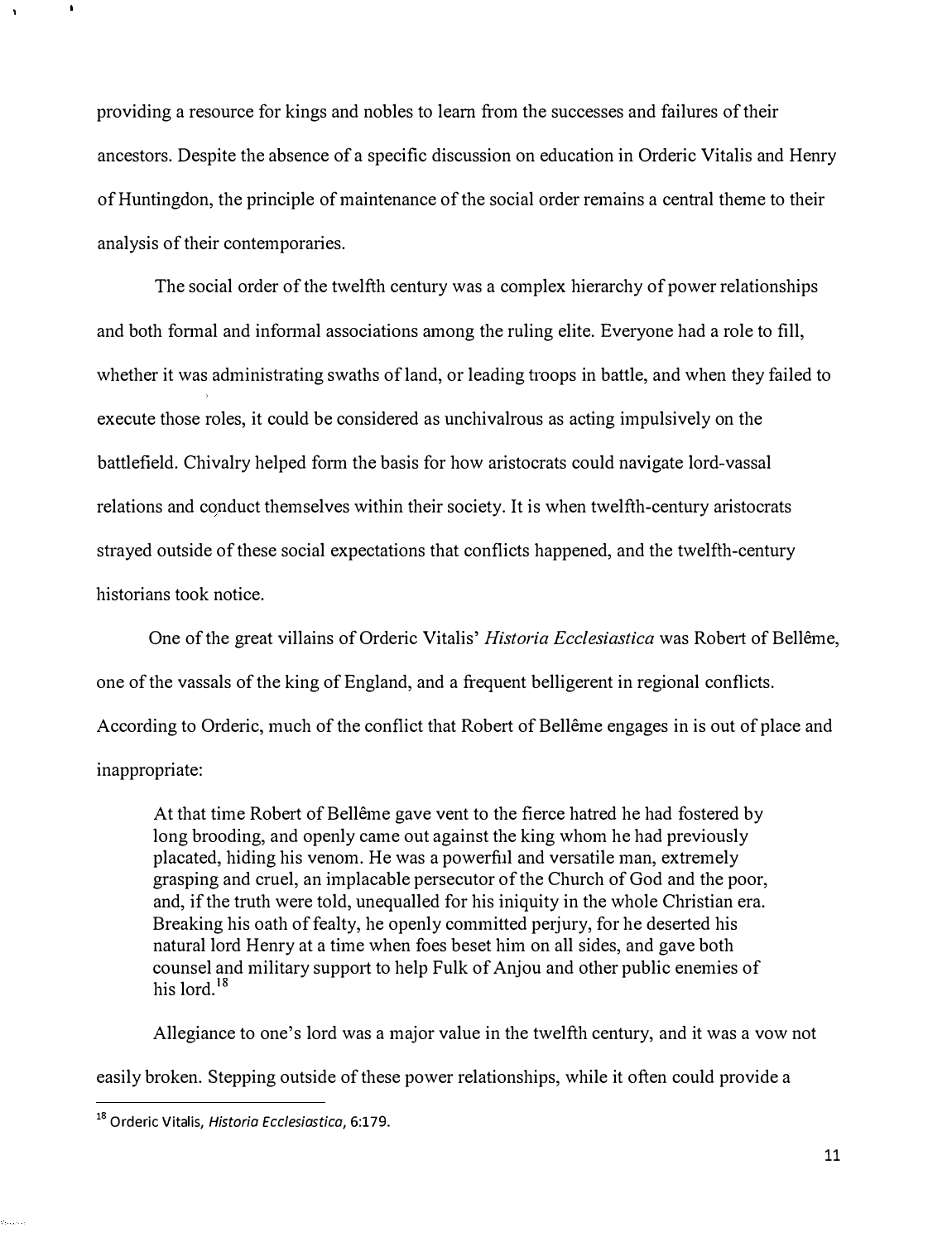logical route to wealth, prestige, or power, was unacceptable to the sensibilities espoused by twelfth-century society. Instead, in order to maintain a chivalrous reputation, mistocrats had to learn to gain these qualities by following the rules of their society. Here, Robert of Bellême is violating those rules by assisting an enemy, presumably for personal gain, while allowing his liege lord to believe in his loyalty. From a social perspective, this is one of the worst things a person could do.

Personality was also an important element to the social side of chivalric culture, and it is the element that is best-emphasized by twelfth-century historians as a whole. Evaluation of personality is a weak argument because of its inherent subjectivity and the bias of the authors, but it is still worth acknowledging. Historians of the twelfth century were often subject to biased depictions of kings and nobles because to portray those figures negatively might endanger their own career or risk retribution. Henry of Huntingdon described William the Conqueror for both his good qualities and his negative attributes after his death:

William was stronger than any of the counts of Normandy. He was more powerful than any of the kings of the English. He was more worthy of praise than any of his predecessors. He was wise, but cunning, wealthy but avaricious, glorious but hungry for fame.<sup>19</sup>

Personality is also a quality that is often connected with religion. Many of the attributes that are often framed as personality flaws are also sins of the Church, which makes personality an element of analysis that cannot be confined just to a social context. For example, William of Malmesbury describes Duke Robert of Normandy, William the Conqueror's eldest son:

Nor had the duke any spirit to resist; he reported his brother's offensive action the his lord the king of France, and asked for help. Lazy as he was, and belching up his daily potations, the king was preparing with many a glutton's hiccup to take the field, when his lavish promises of help were forestalled by the coin of the

<sup>&</sup>lt;sup>19</sup> Henry of Huntingdon, Historia Anglorum, 405.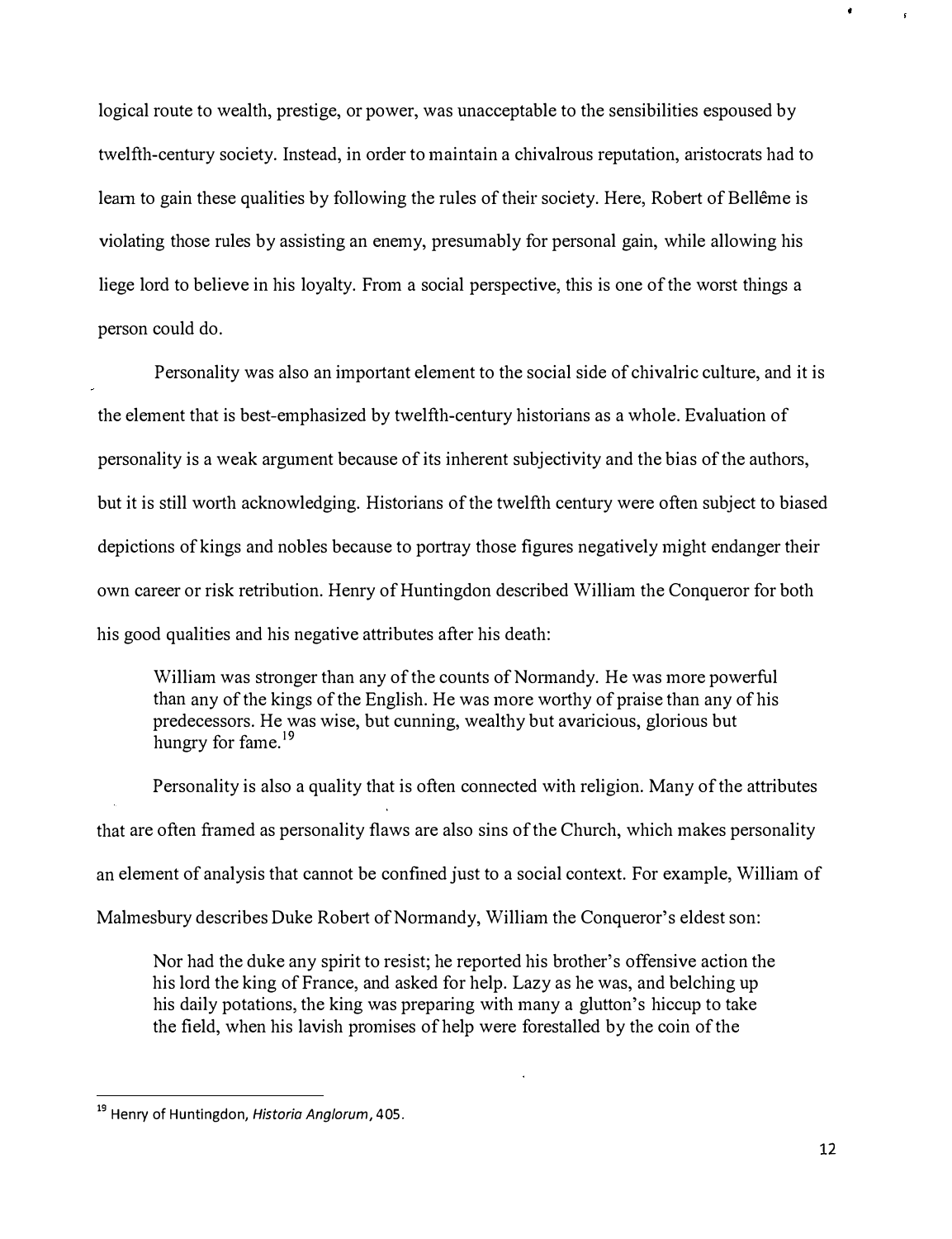English king. This melted him; he unbuckled his belt, and returned to the pleasures of the table.2o

In this passage, William of Malmesbury accuses Duke Robert of gluttony and laziness, personality flaws that are also informed by religious values. Here, we can see how the values influencing chivalry intersect and interact.

Aristocratic structures and social values are a large part of chivalry. From the later Middle Ages through the Early Modern Era, chivalry would put greater emphasis on behavior and manners than on warfare and lord-vassal relations. This coincided with the rise of the career courtier in place of the connection between nobility and warfare. This is where the idea of chivalry as a code of conduct comes from, though it was not the norm in the twelfth century, where most nobles were also expected to be warriors by default. In the twelfth century, while social expectations for behavior and personality still existed, it was not the main feature of chivalry.

It is evident from a close reading of these three twelfth century historians that the intricacies of the social hierarchy in which their subjects were involved is not always clear to them. The obligations that bound the aristocracy and had a larger influence over chivalry by the later Middle Ages is a social idea that these historians, being mostly monks and churchmen, were largely removed from. Therefore, while it may seem from this analysis that aristocratic culture played a small role in chivalry, it is merely because of the limitations of the historians to interpret these paradigms. A ristocratic values, because they are so intertwined with both religious values and military obligations, illustrate very well how interconnected the elements of chivalry are, and why it is impossible to leave any element out of an analysis of chivalry.

### MERCY AND VIOLENCE

<sup>&</sup>lt;sup>20</sup> William of Malmesbury, Gesta Regum Anglorum, 1:549.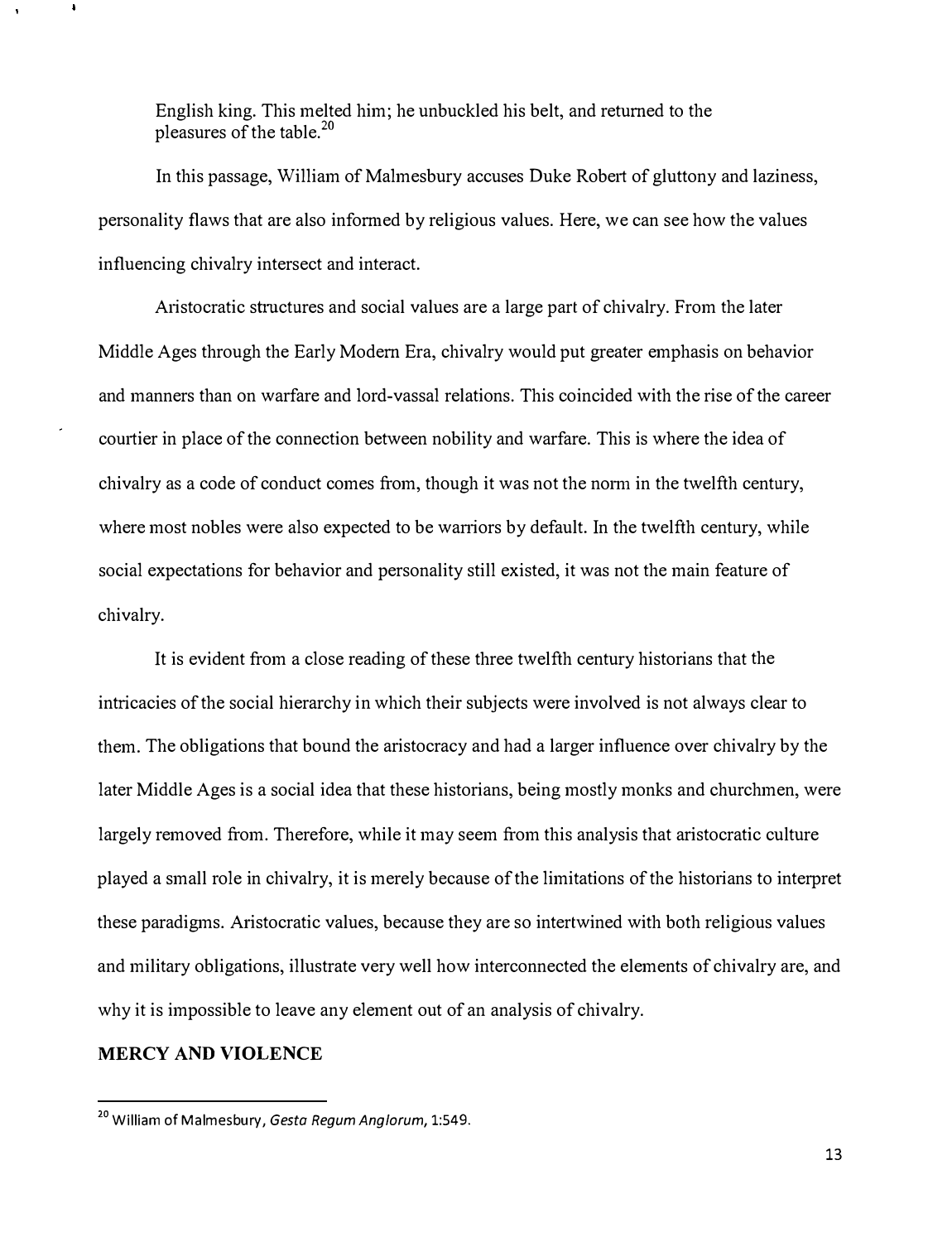Twelfth-century historians writing about the activities of kings and nobles were forced to acknowledge the violent culture in which these figures operated. As is evident in all three histories, northern France was more or less a constant battle ground during this period, and conduct in battle was an integral part of chivalrous society. Warfare was, after all, the professional business of the knightly class, the object of their skillset, and their main source of income and prestige.

William of Malmesbury, though the best-educated of the historians I have examined, stays away from depicting violence in his accounts. While the constant conflict between aristocrats, most notably King Henry I of England and his brother, Duke Robert of Normandy, is the major subject of the later parts of his *Gesta Regum Anglorum*, he often takes the brutality of war for granted, and does not go into detail. This is probably not because William of Malmesbury is unaware of the nature of war, but because William of Malmesbury is writing to an audience that is not interested in violence; he was likely writing his history for consumption by other scholars. His abstention from explicit discussion of violence in the Gesta Regum Anglorum also indicates William of Malmesbury's own cynicism towards the connection of chivalry and religious ideals. It is impossible to reconcile religious and moral values with the militaristic nature of medieval knighthood, and it is plausible that William of Malmesbury, aware of this conflict, did not comment on the violent nature of knightly life because it could be taken for granted as reality. In doing this, William of Malmesbury avoids having to discuss the obvious contradiction in behaviors.

This contradiction is one of the main points addressed by Richard Kaeuper in his book, Holy Warriors: The Religious Ideology of Chivalry. Kaeuper recognizes the paradox of religious idealism coupled with martial ambitions. Kaeuper also points out that "If clerics willingly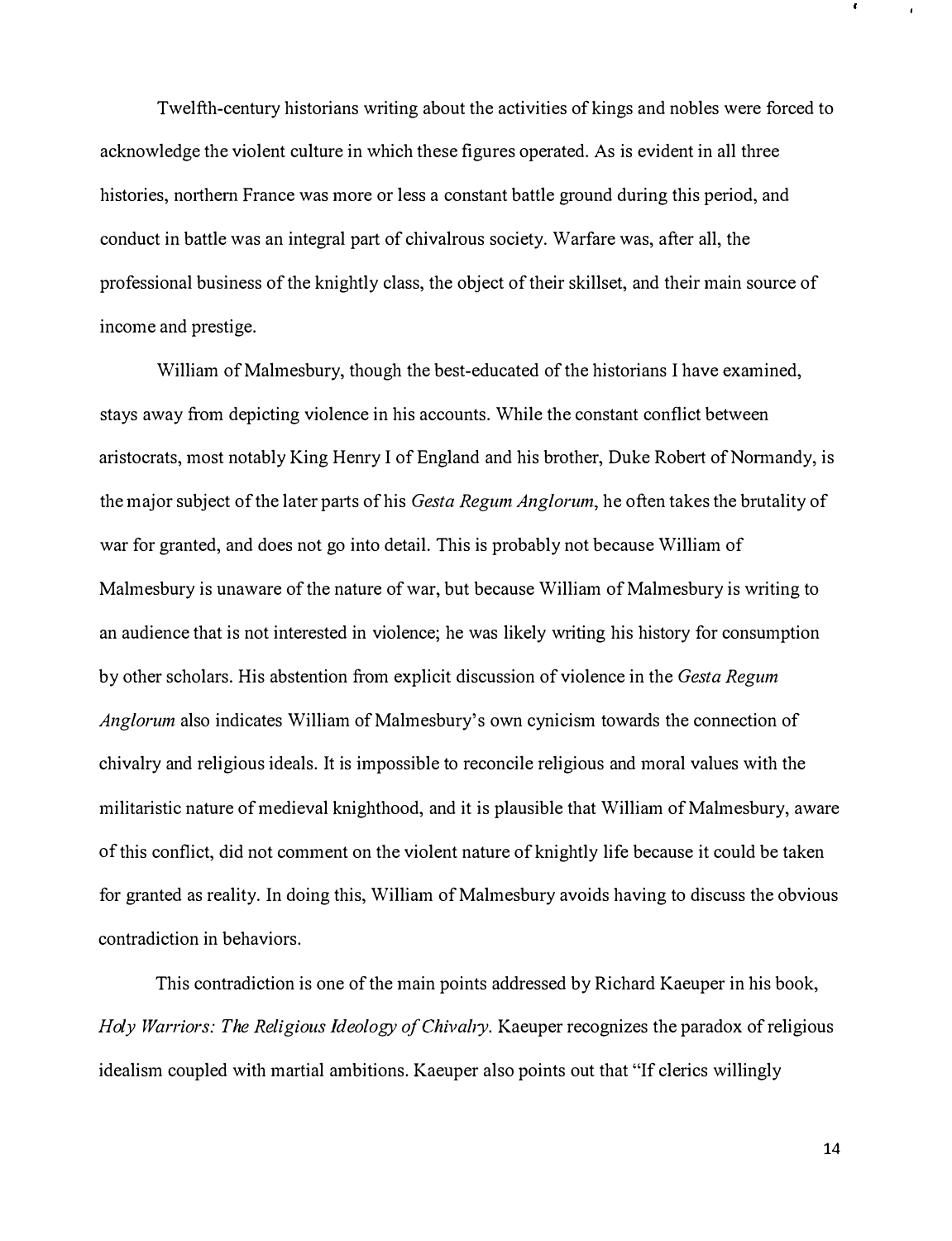accepted the claim of knighthood to an inherent right to practice violence, they also funneled intense critiques at the warriors along with claims to a directive moral superiority."<sup>21</sup> Here, Kaeuper makes a good point about the nature of the conflict between Christianity and the violent nature of medieval knighthood. William of Malmesbury definitely represents the unspoken acceptance of violence that was part of the contemporary debate of chivalric violence. It is important to note that Kaeuper's book, while an excellent study on religious aspects of chivalry, covers a broad time period, synthesizing sources from the twelfth century with sources from the thirteenth and fourteenth centuries, but does not examine how these ideas developed over time. The influence of the Crusades, which led to the creation of religious orders of knights and a deeper connection between Christianity and violence as a religious act, certainly affects Kaeuper's interpretation, especially considering that the bulk of Kaeuper's professional research comes from the thirteenth century, the era following the major Crusades, where the relationship between Christianity and violence was more clearly crystallized.

One aspect of warfare that William of Malmesbury does address in detail is the concept of mercy, which was an incredibly important aspect of warfare and a major criterion for chivalrous warriors. Despite the amount of conflict twelfth-century aristocrats participated in, relatively few of them were actually killed on the battlefield. Many of their sworn knights and foot soldiers were killed, but leaders died relatively infrequently. Instead, they were often held for ransom and released when certain demands of the victor were met. It is evident throughout many contemporary texts that, even while at war, a certain level of respect was expected among combatants, which played a large role in the attainment of mercy.

The Battle of Hastings is one example of a conflict in which one of the major combatants was killed. William of Malmesbury describes an incident after the battle in which "One of the

<sup>&</sup>lt;sup>21</sup> Kaeuper, Holy Warriors, 17.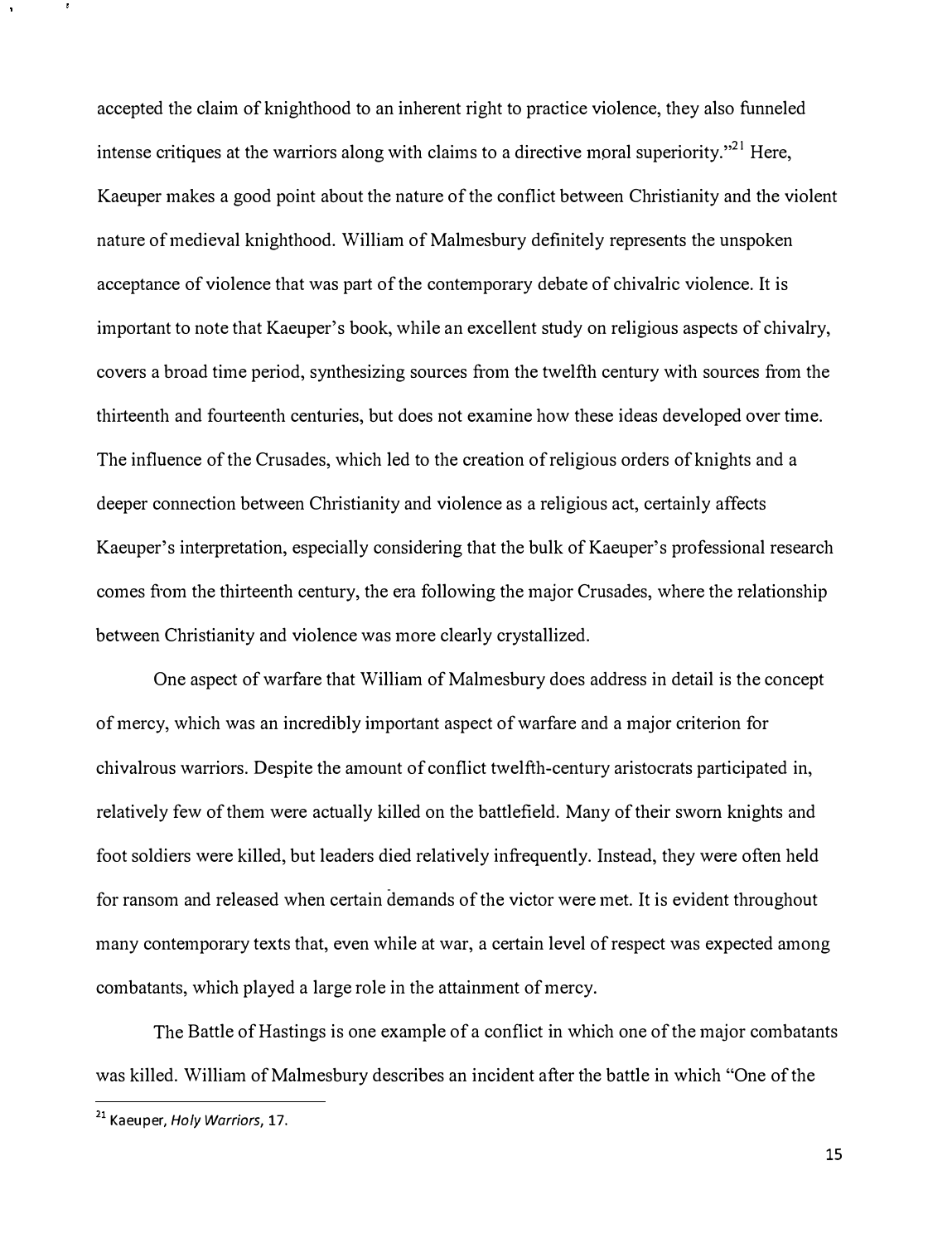knights hacked at his [Harold's] thigh with a sword as he lay on the ground; for which he was branded with disgrace by William [the Conqueror] for a dastardly and shameful act and degraded from knighthood.<sup> $,22$ </sup> This shows that, despite being rivals, William the Conqueror still held his rival in enough esteem to preserve his dignity in death. However, this does not purely reflect respect, but could also be attributed to the need to have proof that Harold Godwinson had been killed in the battle, something that was particularly pertinent to conflicts over rival claims and political legitimacy. Another incident recounted by William of Malmesbury depicts the defeated nobles of France paying homage to the king of France, and out of respect, the King provided a funeral for one of their fallen comrades:

Haimo fell in the battle, but won great praise for his valour by unhorsing the king himself, and after the bodyguard had rallied and cut him down, his astonishing courage was rewarded at the king's command with a splendid funeral.<sup>23</sup>

These incidents prove that there was a level of mutual respect expected among the nobility. These are not rare occurrences, as they appear quite frequently in contemporary literature, poetry, and in the other histories of the time period. It is important to keep in mind, when thinking about the relationships among the nobility of the twelfth century, that the world we are discussing was very small. Most of the political figures and aristocrats discussed in contemporary documents had probably met face to face on several occasions, dined together, fought together, and were likely very well-acquainted. Many of them had familial connections and engaged in conflicts that would be unthinkable by today's standards. Knowing this, it is easier to understand why mercy was so important, and why these figures may have been more reluctant to actually kill each other in combat.

<sup>&</sup>lt;sup>22</sup> William of Malmesbury, Gesta Regum Anglorum, 1:457.

 $23$  Ibid., 451.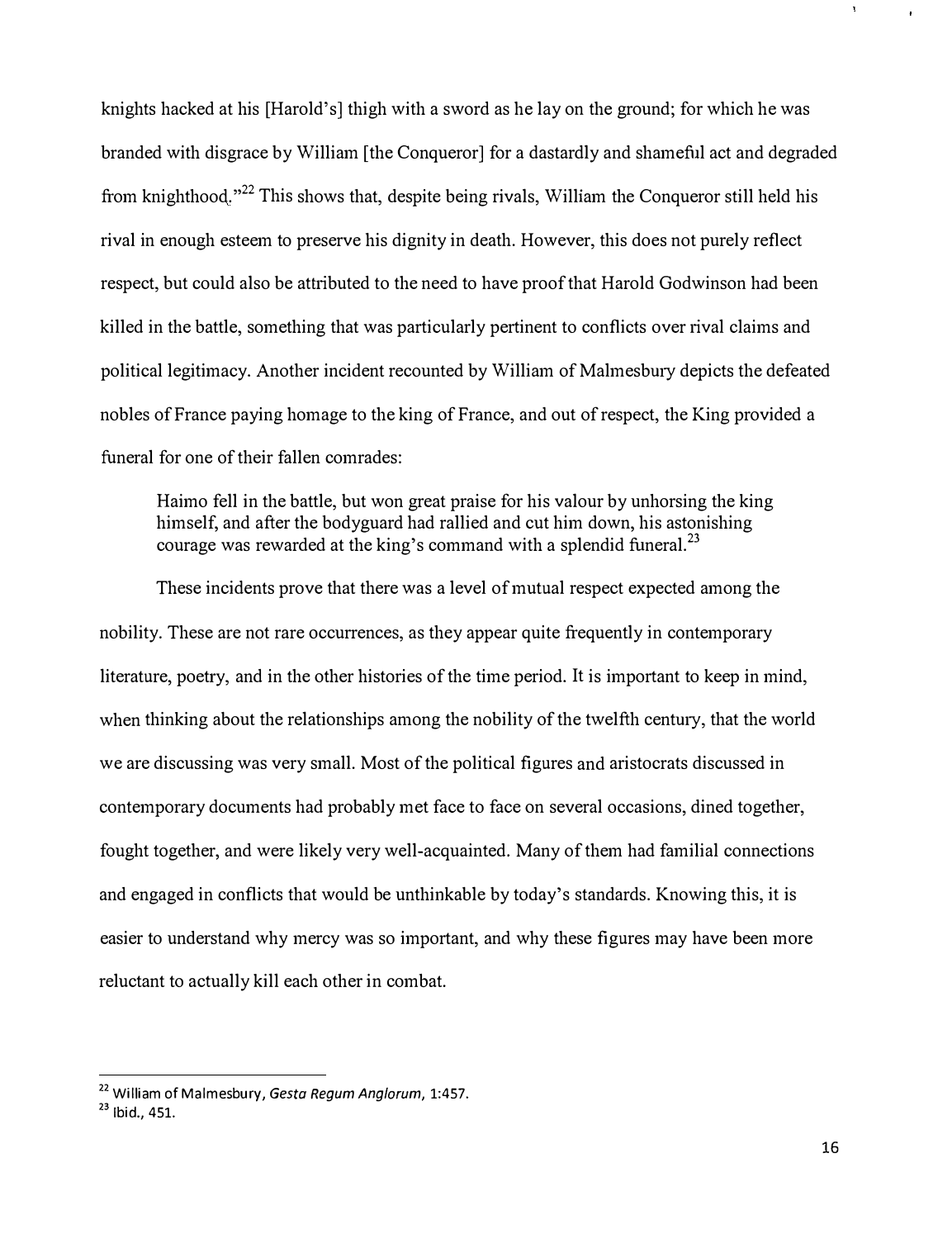Matthew Strickland emphasizes brotherhood in anns as a major contributing factor to chivalry and the conduct of knights on the battlefield. He states that "Notions of honour, of respect for knightly adversaries and of ransom did indeed provide warriors with a degree of security, and generally prevented their outright slaughter in the wake of defeat.<sup> $,24}$ </sup> However, he also notes that in many cases, respect for an enemy's skill on the battlefield did not always translate into leniency, particularly against moral or religious enemies.

Orderic Vitalis also addresses mercy very heavily in his text, though Orderic is less interested in the interactions between belligerents than he is with the interactions between the knights and the local population that are not participating directly in the conflict. The best example Orderic gives of this is an incident that occurred during a conflict between the kings of England and France:

On 17 September Richer of Laigle captured Odo and a great accumulation of booty from Cisai, the same day that King Louis reached Breteuil with many thousands and failed to achieve anything but dishonour and loss. In that expedition young Richer did something that deserves to be remembered for ever. While country people from Gacé and the villages around were following the raiders and were planning to buy back their stock or recover it somehow, the spirited knights wheeled round and charged them, and when they turned tail and fled continued in pursuit. The peasants had no means of defending themselves against a mailed squadron and were not near any stronghold where they could  $fly$ for refuge, but they saw a wooden crucifix by the side of the road and all flung themselves down together on the ground in front of it. At the sight Richer was moved by the fear of God, and for sweet love of his Saviour dutifully respected his cross. He commanded his men to spare all the terrified peasants and to tum back to finish their interrupted journey, for fear of being hindered in some way. So the honourable man, in awe of his Creator, spared about a hundred villagers, from whom he might have extorted a great price if he had been so irreverent as to capture them.<sup>25</sup>

Therefore, it is possible to understand that a mutual respect existed among members of

the nobility, but that it did not extend down to lower echelons of society. Orderic sees no

<sup>&</sup>lt;sup>24</sup>Strickland, War and Chivalry, 158.

<sup>&</sup>lt;sup>25</sup> Orderic Vitalis, Historia Ecclesiastica, 6:251.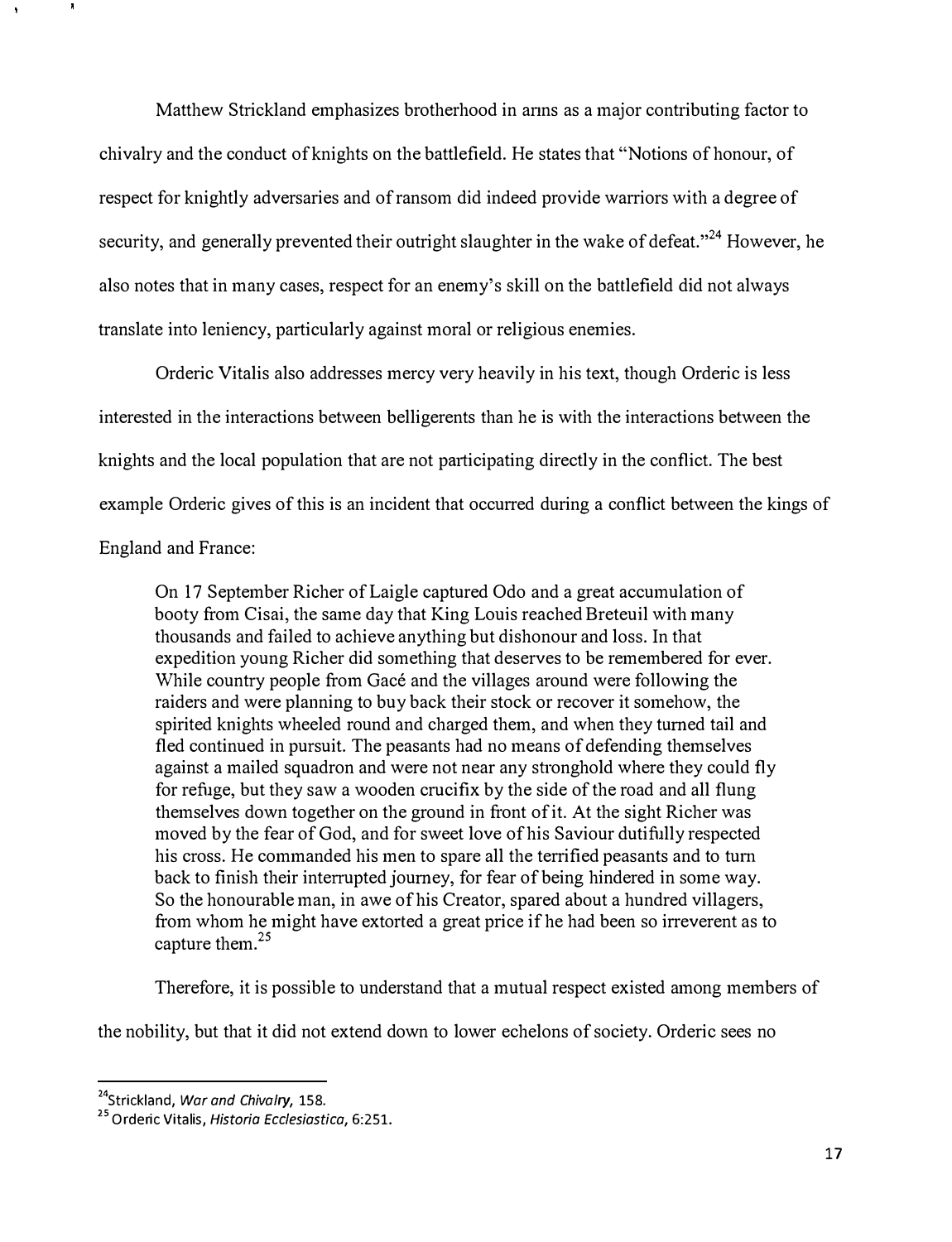problem with this, accepting the theft of the livestock as part of knightly culture, while maintaining a standard for martial behavior. This is further evidenced by Orderic's deep concern with what we might call war crimes; he devotes many pages to describing aristocrats, particularly those Orderic is personally aligned against, and their actions, like burning religious houses or killing innocents. While Orderic is obviously biased, a critical audience can read his evaluation of his perceived enemies and extrapolate that these acts probably occurred on both sides of most conflicts. While not graphic, Orderic describes the crimes of the nobility against the church and the commons in more detail than William of Malmesbury or Henry of Huntingdon:

Some of them wished to knock the pious servants of God from their horses and ill-treat them. In the end they attacked the village without reverence for God, violently entered and plundered it, and as I have said, burnt to ashes houses inside the gates. Warfare of this kind, where men took up arms against helpless monks and their tenants and tried to avenge evil oppressors out to commit every kind of crime, rightly brought discredit on the would-be avengers. This was the kind of service that Richer, godson of the monks, gave to his godfathers... this was the kind of offering he made to the church in which he had been baptized!<sup>26</sup>

Orderic Vitalis describes many events like this, in which nobles burn the homes of innocents or churches, killing without discrimination with minimal risk of temporal punishment. Few of them were ever completely stripped of their titles and wealth, and virtually none were executed for their crimes despite the cost of human life that often resulted from the lifestyles of knights and aristocrats. Orderic, therefore, values the role of knights in fighting other knights, induding the seizure of land and goods as measures of war. It is when knights shed the blood of religious figures or destroy churches that their violence, in Orderic's view, has gone too far.

The expectations for violence in knightly society and the reality of the violence they committed are even portrayed in the Bayeux Tapestry. Depicted in the tapestry, after the

 $^{26}$  Ibid., 6:461.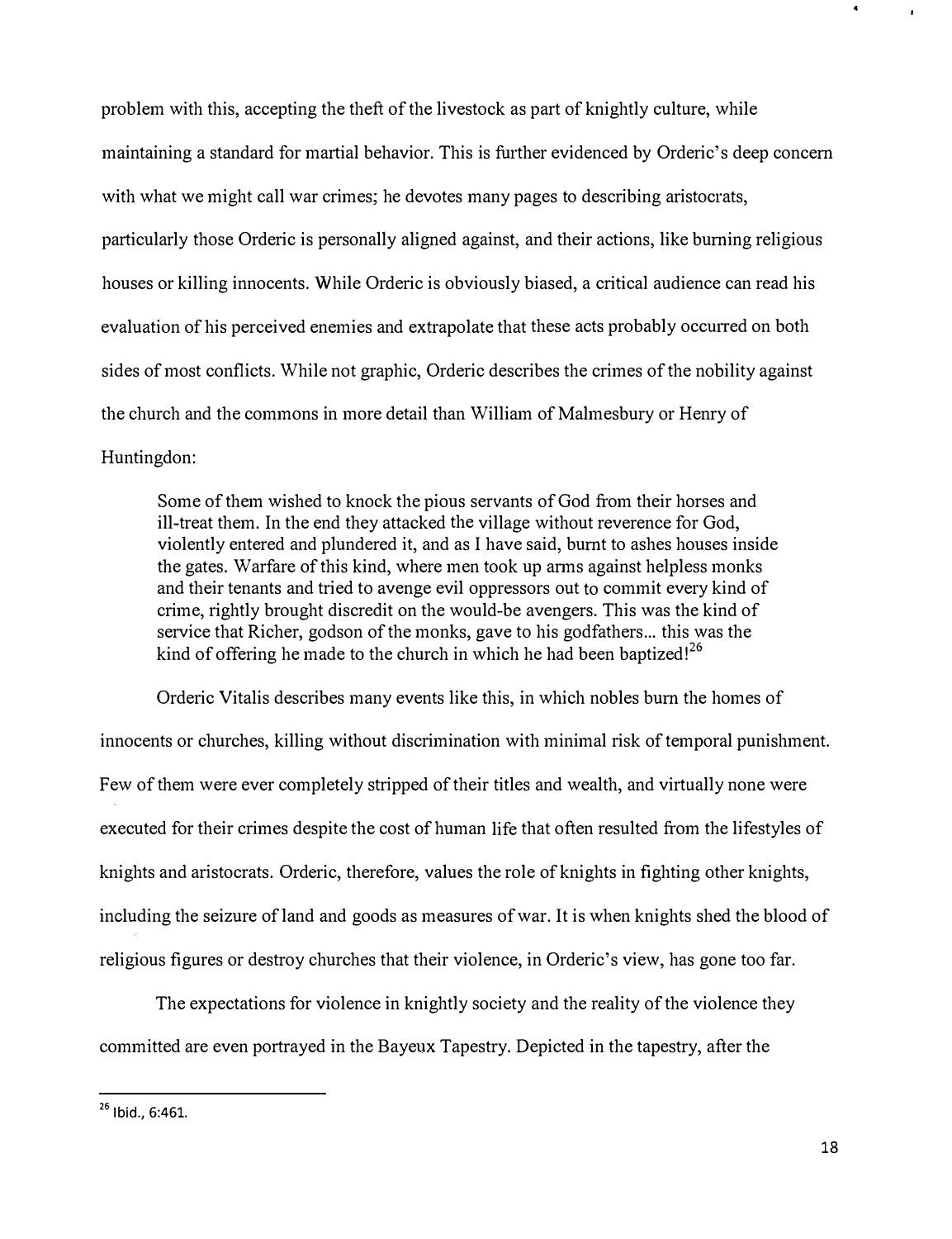Normans have landed in England and begin preparing for the upcoming battle, the Normans are shown burning a house, though there is some dispute over the details of this depiction. Whether or not this actually happened at Hastings is irrelevant, but it shows that there was some level of expectation for this kind of behavior among contemporaries. Later in the tapestry, as the battle begins, more conventional forms of warfare, such as archery, mounted combat and infantry, are depicted, albeit in much greater detail and quantity.<sup>27</sup>

What this shows is that, while people living during this period valued and were interested in the conventional military conflicts in which aristocrats engaged, they were not in the dark as to the reality of violence and warfare. Themes of violence, and what level of violence was appropriate, are present in many of the epic poems and literature of the time period. For example, as the Normans are preparing for the Battle of Hastings in 1066, William of Malmesbury reports that the waiting soldiers listened to the Song of Roland in order to build themselves up for the upcoming battle.<sup>28</sup> These works did not exist to provide a commentary on events or historical figures, but to provide the audience with a guide as to how to navigate the contradiction-ridden world in which they lived. However, as these types of sources were also meant to provide entertainment value, the violence within them is often more graphic and abundant.

The social position of many of these knights and aristocrats is addressed in detail by Georges Duby, the great social historian of the twentieth century. Duby argues that there was a group of'juventus" who were childless, often unmarried men of aristocratic background who, having no land to inherit, ravaged the countryside of France in search of fame and fortune, leaving conflict in their wake.<sup>29</sup> He argues that this is where a great deal of twelfth-century

<sup>&</sup>lt;sup>27</sup> The Bayeux Tapestry, Scenes 47-58.

<sup>&</sup>lt;sup>28</sup> William of Malmesbury, Gesta Regum Anglorum, 1:455.

<sup>&</sup>lt;sup>29</sup> Georges Duby, "Youth in Aristocratic Society: Northwestern France in the Twelfth Century" in The Chivalrous Society, translated by Cynthia Postan (Berkeley: University of California Press, 1977), 113-5.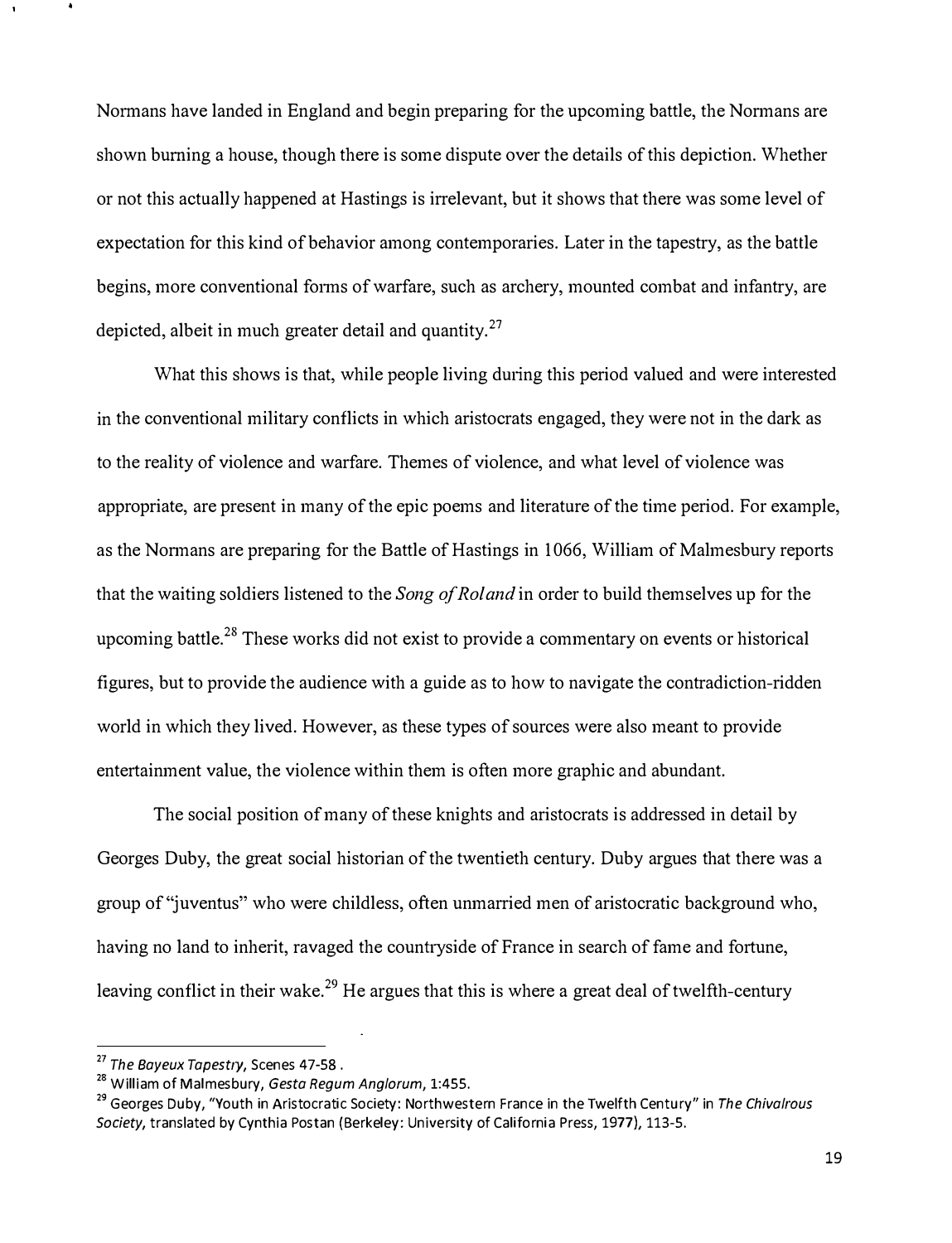conflict originated. These men were often seeking fame or patronage on which they could earn income and prestige and make a place for themselves in society. Duby uses Orderic Vitalis as a source for these claims. Indeed, this kind of behavior frustrated the historians of the twelfth century not only because the violence they committed was unholy, but because it disrupted the social balance of the world they lived in. This behavior seems to be a part of what Orderic Vitalis is describing in his passages depicting excessive crimes. However, it cannot be assumed that this behavior was consistent across this part of society based on Orderic's description and while Duby points out an important feature of violence in twelfth-century Normandy, it is only a part of chivalric society. Strickland has an alternative explanation for acts like the burning of churches and monastic houses. Strickland does not attribute this to the actions of a particular group, but as the result of "the need for ready cash to retain the service of  $\ldots$  troops."<sup>30</sup>

The third historian of the twelfth century that I have analyzed, Henry of Huntingdon, takes an approach to violence that is closer to that of literature. Henry of Huntingdon depicts violence much more graphically than other contemporary historians. Unlike his colleagues, Henry of Huntingdon was not a monk; as an archdeacon of the church, he had more of a secular life than William of Mahnesbury and Orderic Vitalis. Henry of Huntingdon's account of events is a much thinner narrative and includes fewer details regarding specific conflicts. As his Historia Anglorum was written for a broader audience of high-level aristocrats - those at least with an education in Latin – Henry of Huntingdon's text fulfills the dual task of informing the audience while keeping them interested.

Henry of Huntingdon's descriptions of violence are particularly prominent in his description of the events of the First Crusade. This serves not only as propaganda for the crusades themselves, but to describe the bloody nature of warfare:

<sup>&</sup>lt;sup>30</sup> Strickland, War and Chivalry, 82.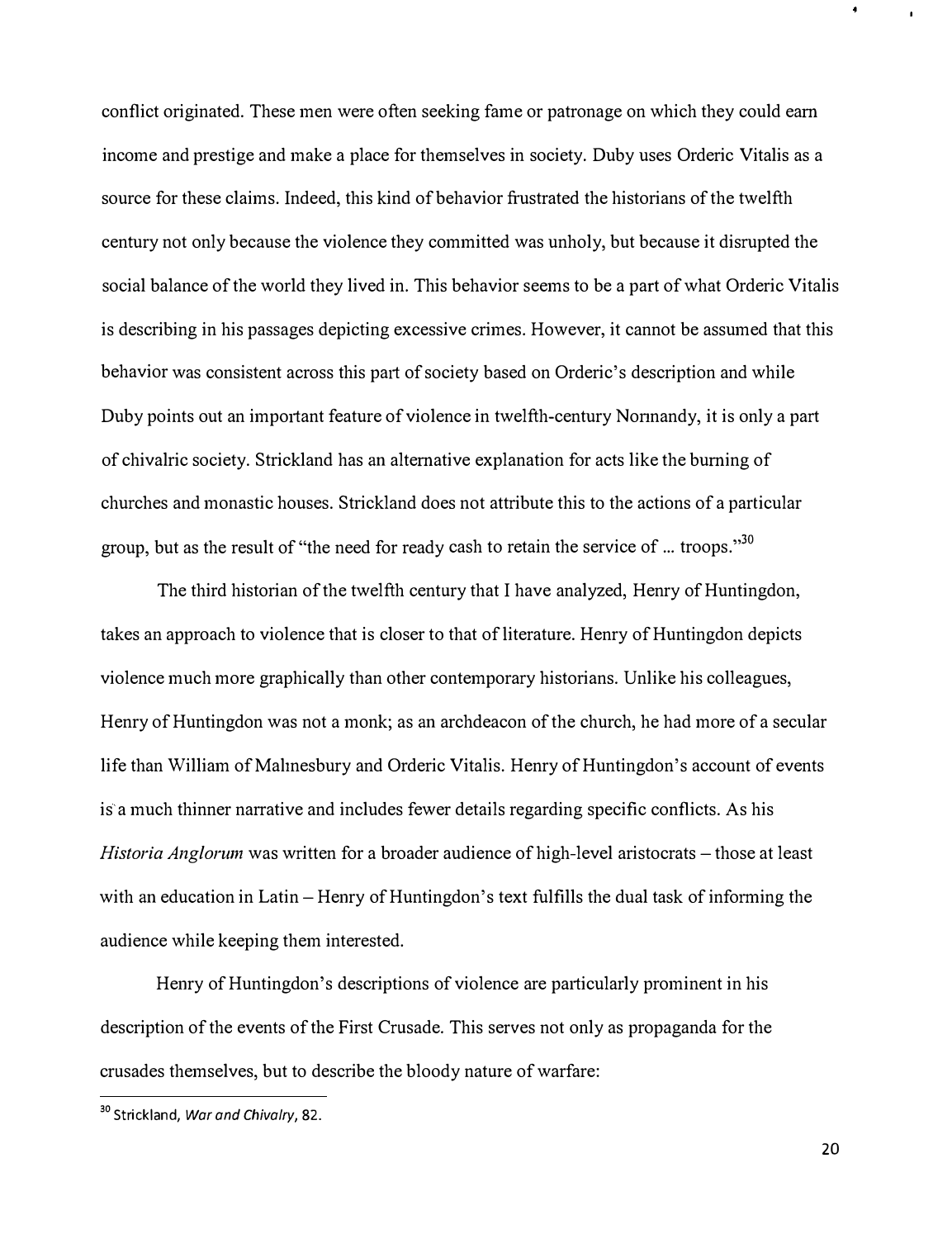With the utmost bravery they clashed with the enemy, and the clamour resounded to the heavens. Showers of spears darkened the day. Every man cut through and was cut through. Then a very great force of Parthians, which had been in the rear, came up and attacked our men so fiercely that little by little they gave way. But Bohemond, the arbiter of wars and the judge of conflicts, sent his squadron, still unbroken, into the midst of the enemy. Then Robert son of Gerard, his best knight and standard-bearer, like a lion among gathered flocks, rushed forward between the Turkish lines, and all the while the tongues of his standard fluttered above the heads of the Turks. When the others saw this, they recovered their spirits, and with one mind charged the enemy. And so with his sword the duke of the Normans split open one man's head, teeth, neck, and shoulders, down to his breast. Then Duke Godfrey cut another man in half, so that one part fell to the ground and his horse bore the other part of its lord among the pagans as they fought, a monstrous sight that so terrified them all that they fled and went away to the wrath of damnation. The heads of many of them were joyfully carried to Antioch.<sup>31</sup>

It is a reasonable assumption that some of this uncensored depiction of violence is due to prejudice against the Turks. Henry of Huntingdon does not depict violence among Christians so graphically. Considering the tactics and weapons that were commonly employed during this time period, the bloody nature that Henry of Huntingdon describes in reference to the Christians fighting the Turks is probably not dissimilar to the nature of warfare among Christians. However, because of the animosity towards Turks that was ubiquitous in medieval Europe, depicting graphic acts against them was more socially acceptable.

Violence was not confined to the battlefield; other gruesome acts that occurred during the crusades were also depicted by Henry of Huntingdon. He writes that "the Lord gave a most famous victory to his people. But the next day, when the citizens had buried their dead, our men dug them up, and taking the gold and silver, and the palls that were about them, hurled their heads into the city. So by now all the citizens' hope and pride had vanished."<sup>32</sup> This is the type of action that, had it been committed against non-heretical Christians, would be completely unacceptable. This would be the type of behavior that Orderic Vitalis would have condemned.

<sup>&</sup>lt;sup>31</sup> Henry of Huntingdon, Historia Anglorum, 433.

<sup>32</sup> Ibid., 435.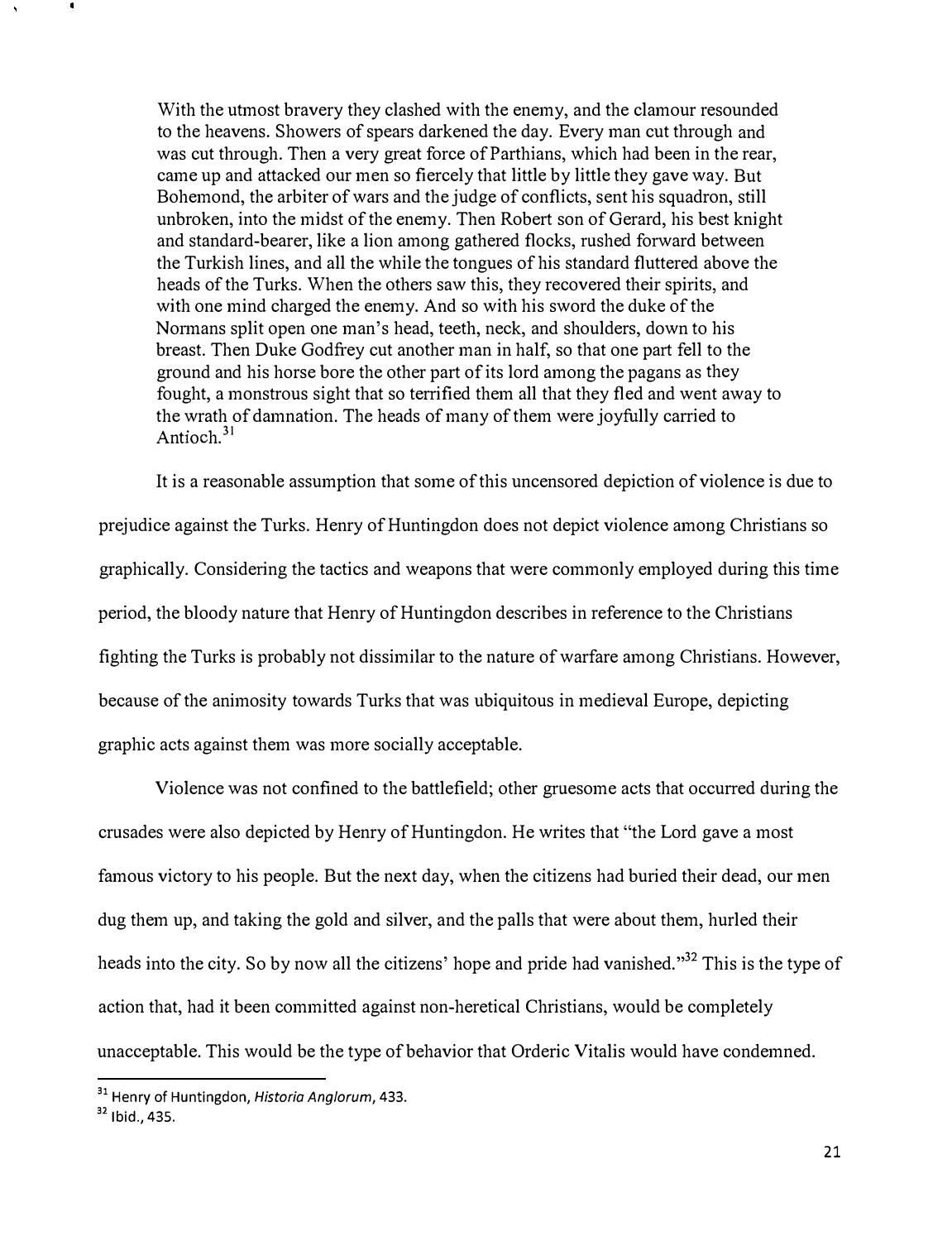Henry of Huntingdon's depiction of violent behavior may only be socially pennissible when violence is being committed against a sworn enemy, but reflects the violent lifestyle that the m1stocratic warrior class was constantly steeped in. This principle of violence being acceptable against a religious enemy also provides the basis for the connection between the role of knights as warriors and the religious values they held.

These three authors, while not in direct conflict with each other, provide unique summations of the role of violence in knightly culture. William of Malmesbury focuses, not on the combat aspect of war, keeping the violent elements of knightly culture from conflicting with the religious structures that dominated medieval life, but on the aspect of mercy. This mercy was fostered not only by the expectation that mistocrats existed in a world of respect and close connections but by the need for aristocratic society to maintain the social order. On the other hand, Orderic Vitalis focuses much less on the relationships between belligerents in a conflict than on the effects of warfare on lower classes. Orderic recognizes the need for the common people to have some kind of protection from the wars of aristocrats, in which they are often collateral damage. Henry of Huntingdon, depicting the realism of violence in the First Crusade, indicates the growing connection between violence and religion that resulted, in which violent acts were acceptable when committed against religious enemies, but not against fellow Christians, which would play a major role in deepening the connection between chivalry and religion.

#### RELIGIOUS IDEAS

The biggest influence on the historians of the twelfth century was the religious values that shaped their everyday lives. All three of the historians discussed here had careers in the church; Orderic Vitalis and William of Malmesbury were monks, and Henry of Huntingdon was an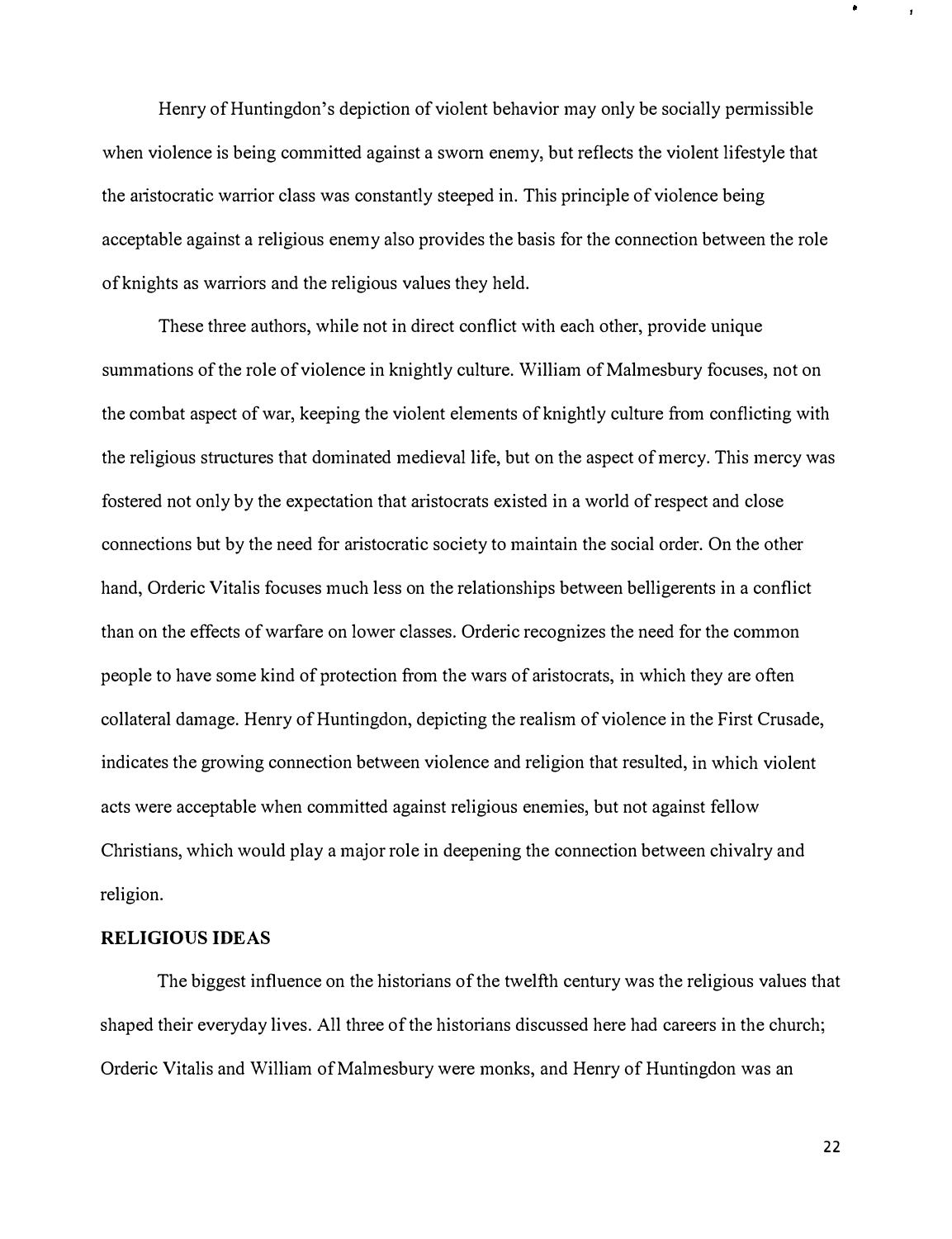archdeacon. It is impossible to separate their religious ideas from their interpretations of events going on around them, which is certainly evident in many of their analyses of events. This is the realm in which the three historians in my analysis differ the most, even though it is the element they have in common.

The major conflict among twelfth-century historians is the connection between chivalry and religion, an argument that persists among historians today. Maurice Keen argues that religious values were an essential component the development of chivalry, stating that "Without clerical learning in the background, chivalry could scarcely have progressed beyond a kind of hereditary military professionalism, occasionally heroic but essentially crude."<sup>33</sup> Keen goes on to stress that the crusades were vital to the development of the concept of the Christian warrior.<sup>34</sup> Matthew Strickland criticized Keen's treatment of chivalry, claiming that Keen had assumed that Christianity had been applied universally to chivalry. Strickland argues that this was not at all the case, and that while Christianity was always linked to chivalry, this did not always produce the same results.<sup>35</sup> Richard W. Kaeuper, while studying the same topic from the opposite side as Strickland, comes to a similar conclusion that chivalry was a paradox of religious ideas and warrior culture.<sup>36</sup> The difference in these conclusions is subtle. Strickland argues that Christianity was unevenly applied to chivalry based on the inclinations of knights, while Kaueper argues for a more socially constructed answer that the balance was negotiated between clerics and warriors before becoming obsolete in the early modem period. Even though Strickland is dismissive of texts written by clerics as part of chivalric history, the historians in my analysis support his ultimate conclusions.

<sup>&</sup>lt;sup>33</sup> Keen, Chivalry, 6.

<sup>34</sup> Ibid., 45.

<sup>&</sup>lt;sup>35</sup> Strickland, War and Chivalry, 57.

<sup>&</sup>lt;sup>36</sup> Kaeuper, Holy Warriors, 9.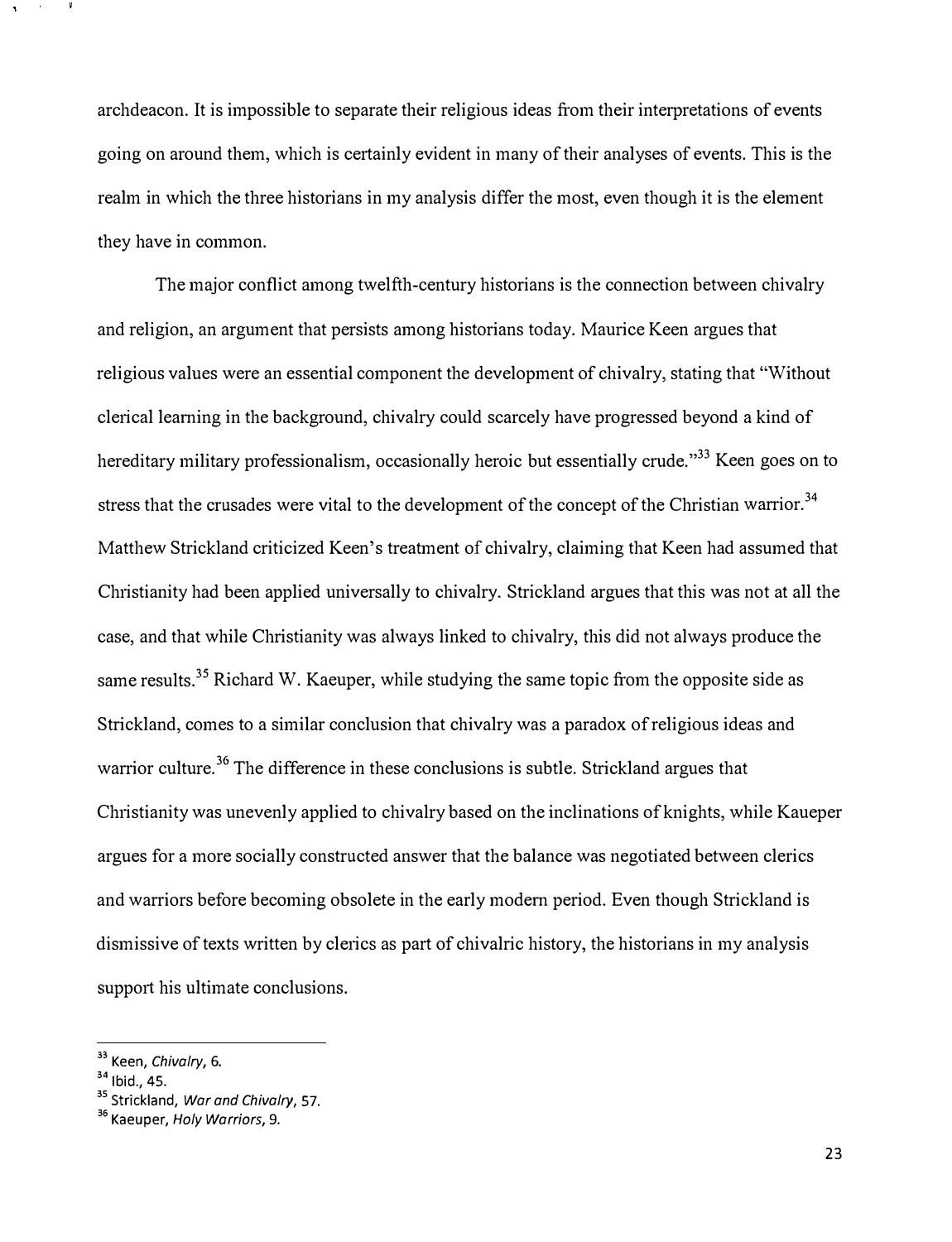Whether or not chivalry was an entity through which the church could exert control over the knightly and aristocratic subsets of society is a major point of contention. William of Malmesbury, as I suggested above, understood the inherent contradictions present in the religious and martial aspects of chivalric life. William of Malmesbury respected the separation between the realities of war and the religious expectations by which knights could be judged. This is not necessarily to say that William of Malmesbury believed that actions during war were beyond moral judgment, but that he recognized an obvious contradiction and the need to maintain this contradiction in order to maintain the status quo and keep the wanior class in check.

Given that the church was ubiquitous in twelfth-century society, God was interpreted in everything. It was a common belief that God determined the winners of pitched battles according to the piety and virtue of the combatants. Combatants who had fulfilled their religious obligations were more likely to be chosen by God to win conflicts. There are several examples in twelfth-century histories of military engagements being interpreted as the will of God. William of Malmesbury recounts a battle fought between Henry I of England and his brother, Duke Robert of Normandy:

... Fortune put the finishing touch to the war without bloodshed, and when his brother advanced against him with a far from negligible force... she delivered them without effort into his hand. This battle was fought at Tinchebray ... on a Saturday, the eve of Michaelmas. It was on the same day, about forty years before, that William the First landed at Hastings; perhaps it was a judgement of Providence that Normandy should submit to England on the very day on which the Norman host had once arrived to conquer her.<sup>37</sup>

This commonly accepted belief could inspire a great deal of fear in medieval combatants.

William of Malmesbury describes how the Normans spent the night praying before the Battle of

<sup>&</sup>lt;sup>37</sup> William of Malmesbury, Gesta Regum Anglorum, 1:723-5.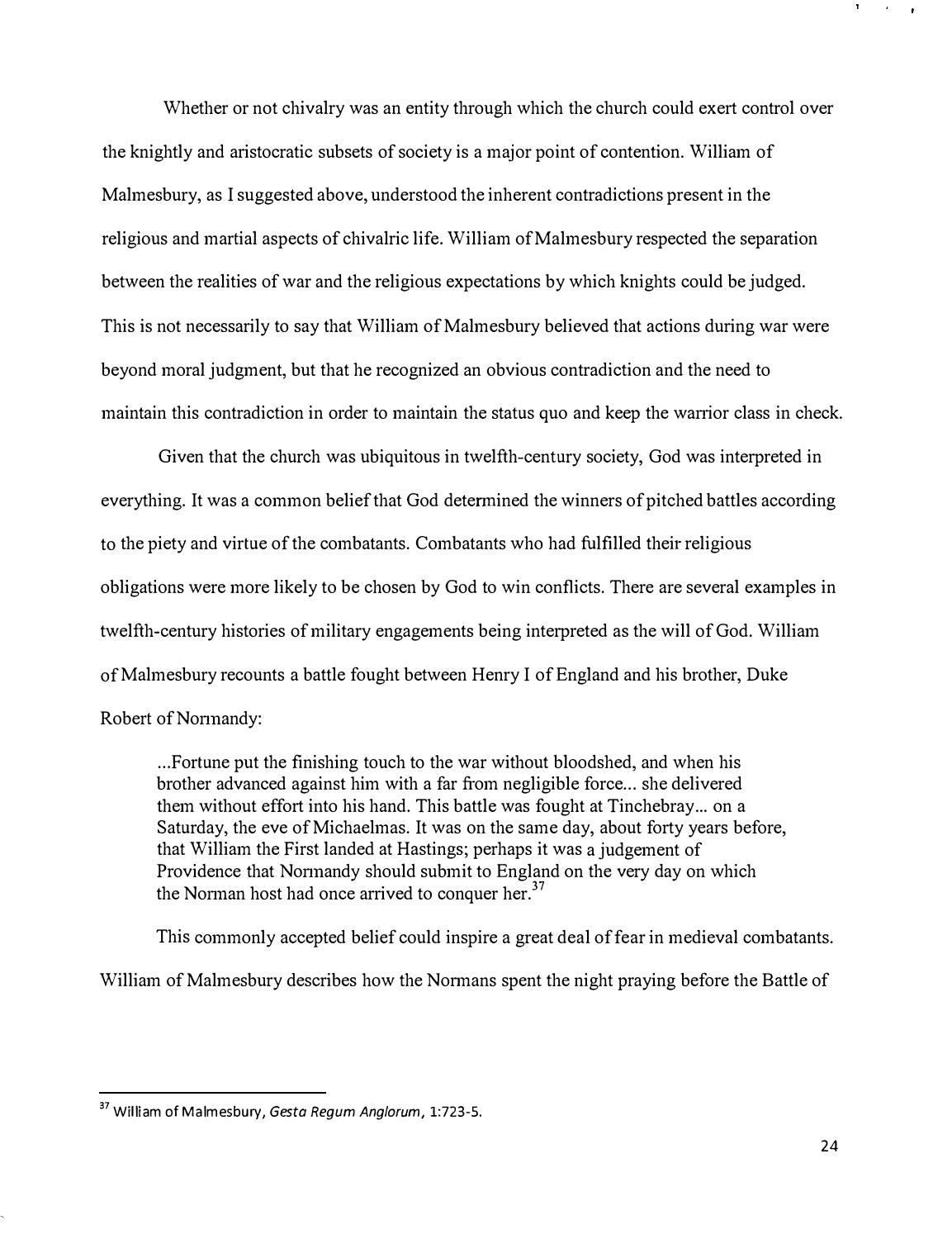Hastings, William the Conqueror himself "affinning that God would be on their side because their cause was just." $38$ 

This issue is also addressed by Orderic Vitalis. Being less skeptical than William of Malmesbury, Orderic is more direct in his interpretation of the connection between God and the outcome of war:

I have been told that in the battle of the two kings, in which about nine hundred knights were engaged, only three were killed. They were all clad in mail and spared each other on both sides, out of fear of God and fellowship in anns; they were more concemed to capture than to kill the fugitives. As Christian soldiers they did not thirst for the blood of their brothers, but rejoiced in a just victory given by God, for the good of holy Church and the peace of the faithful.<sup>39</sup>

Orderic Vitalis' s interpretation here of the connection between religion and war is much more explicit than that given by William of Malmesbury. For Orderic, the result is given directly by God, and the combatants, according to his account, are sufficiently just and virtuous to have eamed this result and celebrate it. What this passage implies is that good knights prioritize their religious values over their military goals, and are spared by God as a result. This indicates that Orderic perceives a strong linkage between chivahy and religion. To be chivalrous requires virtue and piety, but does this mean that the medieval church could claim authority over chivalry?

Orderic Vitalis describes an incident that can be interpreted as an attempt of the church to assert authority over warfare, and by extension over chivalry as well. In response to the constant warfare that plagued Nonnandy during the early decades of the twelfth century, the Pope visited Henry I, demanding that the king take control over the situation and put an end to the constant warfare. The Pope criticizes the materialistic nature of many of these conflicts, as many fights were over land and property. Henry I claims that his wars against his brother Robert, Duke of

 $38$  Ibid., 1:455.

<sup>&</sup>lt;sup>39</sup> Orderic Vitalis, Historia Ecclesiastica, 6:241.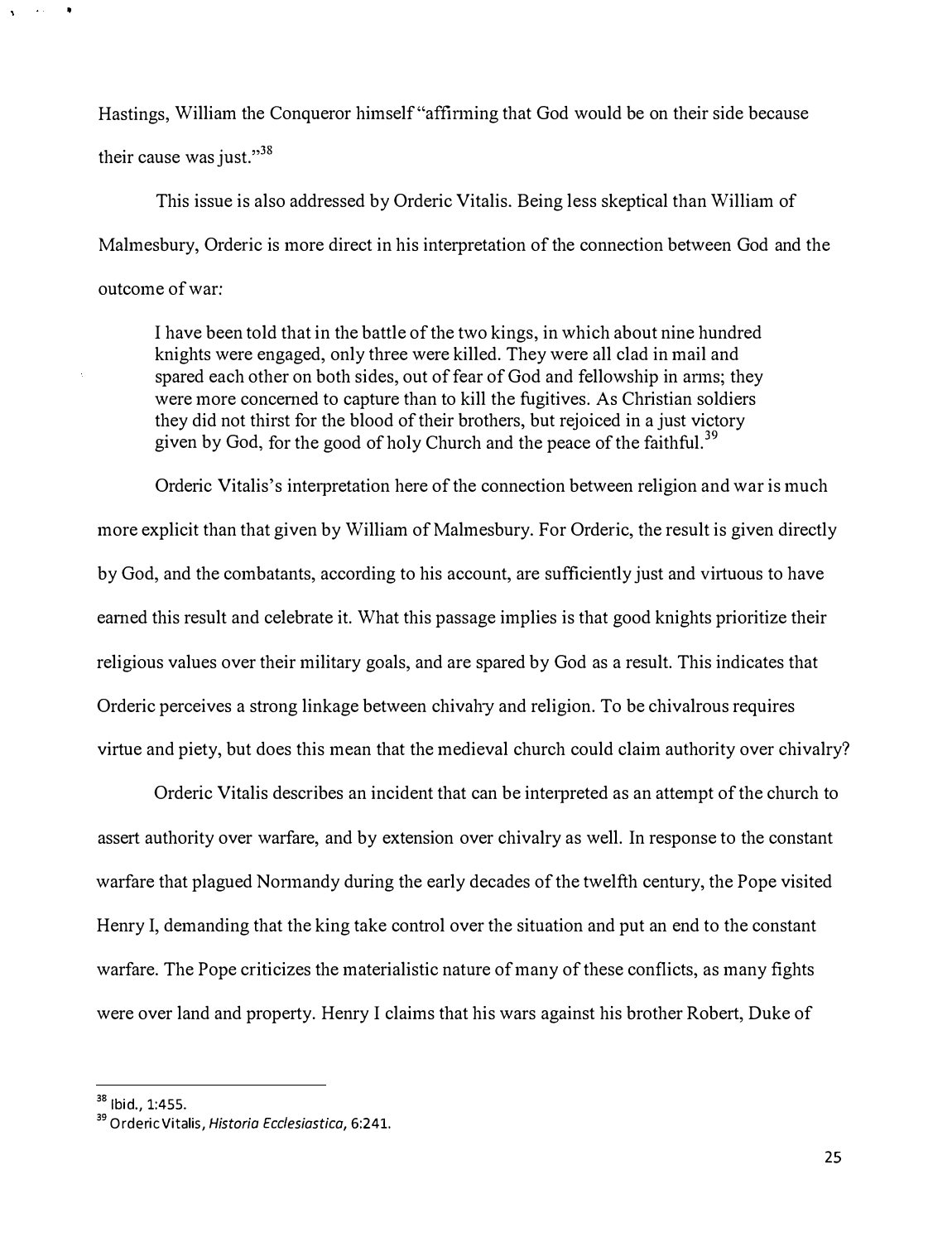Normandy, have been in response to the Duke's own disloyalty and provocations.<sup>40</sup> Orderic does not provide his own analysis of this encounter, but it seems that the meeting did not have the desired effect, as the warfare continues as it had before. This indicates that even though the church could claim moral authority over knights and kings, it was not taken completely seriously by combatants at the time and effected little real change.

Christian values are, throughout each of the histories I have chosen to include in this analysis, the preferred means by which these historians criticize knights and aristocrats. Despite the similarities and the religious connections that many twelfth-century historians shared, they were by no means homogeneous in their application of religious values to chivalry. Orderic Vitalis often takes a religious stance in his narrative. He is quick to invoke religious imagery, making heavy use of omens and superstitions to explain phenomena or to depict God's judgment of the warriors who figure into his narrative. For example, Orderic describes an incident of Communion:

Robert of Stuteville, a brave and powerful man, was a strong supporter of the duke.... On Easter Sunday, while a chaplain was giving communion to him and his household knights, one of the knights went reverently up to the altar to receive the Eucharist, and the priest took the host, intending to place it in the man's open mouth, but he was totally unable to lift his hand from above the altar.... This strange occurrence embarrassed the knight and, fearing some future disaster that he could not foresee, he gave away most of his clothes and other possessions to the clergy and the poor. Afterwards he was killed in the first skinnish that took place after Easter....<sup>41</sup>

These types of phenomena are not unusual in Orderic's narrative. Many knights and aristocrats meet their ends after experiencing some sort of similar situation. In 1134, preceding one of the bloodier passages of Orderic's narrative, he includes lengthy descriptions of unusual weather pattems that he perceives as prophetic of what is in store. Orderic describes heavy snows,

40 Ibid., 6:283-9.

<sup>41</sup> Ibid., 6:73.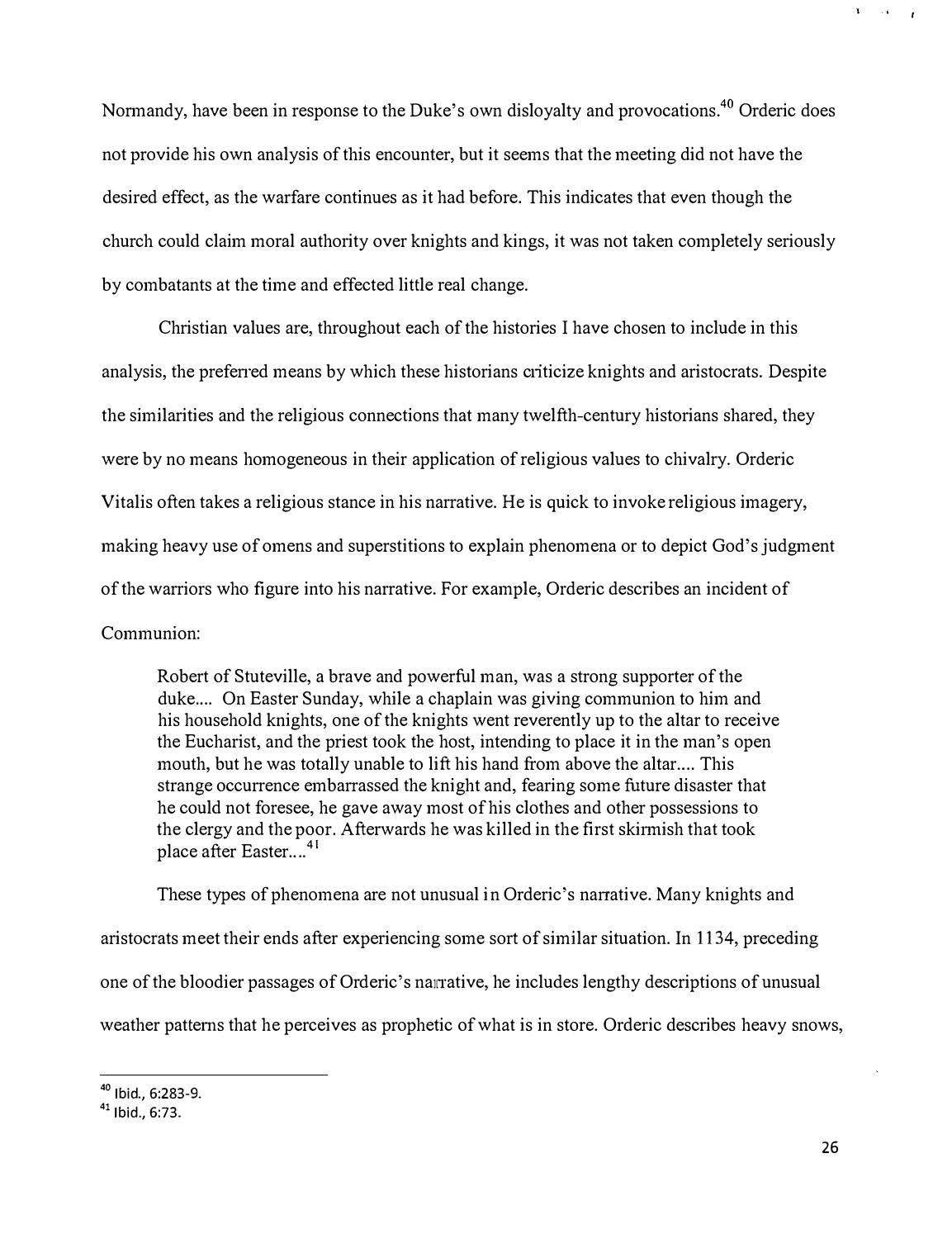floods, intense heat, and whirlwinds as punishment for sins and signals of further calamity.<sup>42</sup> Belief in superstition, miracles, and similar wonders was common in the Middle Ages, and divine intervention was often used to explain unusual circumstances. It is clear that Orderic takes prophecy and superstition very seriously in his interpretation of his faith, and applies these qualities to his analysis of events and his representation of chivalry.

Orderic's contemporary, Hemy of Huntingdon, is also very religiously-oriented in his historical narrative. However, unlike Orderic, who approaches prophecy with curiosity and often sympathy, Hemy of Huntingdon is much harsher, invoking a much more fire-and-brimstone attitude towards his perceptions of sin. Of the Norman Conquest, Henry of Huntingdon writes that "It has already been made very clear how the Lord deservedly took away from the English race their safety and honour, and commanded that they should no longer exist as a people." $^{43}$ Despite the very real dynastic conflicts and economic incentives that led to the Norman Conquest of 1066, Hemy of Huntingdon chooses to display this event, the defining moment in Anglo-Norman history, as the specific will of God.

God could also reward, as Henry of Huntingdon depicts in Robert, Duke of Normandy's exploits in the First Crusade. He writes that "they offered the kingdom of Jerusalem to the duke of the Nonnans. Because he refused it, on account of the labour involved, God was offended against him, and nothing favourable happened to him thereafter."<sup>44</sup> Later, Henry of Huntingdon brings this issue up again, and is even more critical of this choice, which was probably a practical consideration on the part of the Duke of Normandy:

The Lord requited Duke Robert, because when He had allowed him to be glorious in the exploits at Jerusalem, he had refused the kingdom of Jerusalem when it was offered to him. He had chosen rather to devote himself to quietness and inactivity

 $42$  Ibid., 6:435-441.

<sup>&</sup>lt;sup>43</sup> Henry of Huntingdon, Historia Anglorum, 413.

<sup>&</sup>lt;sup>44</sup> Ibid., 443.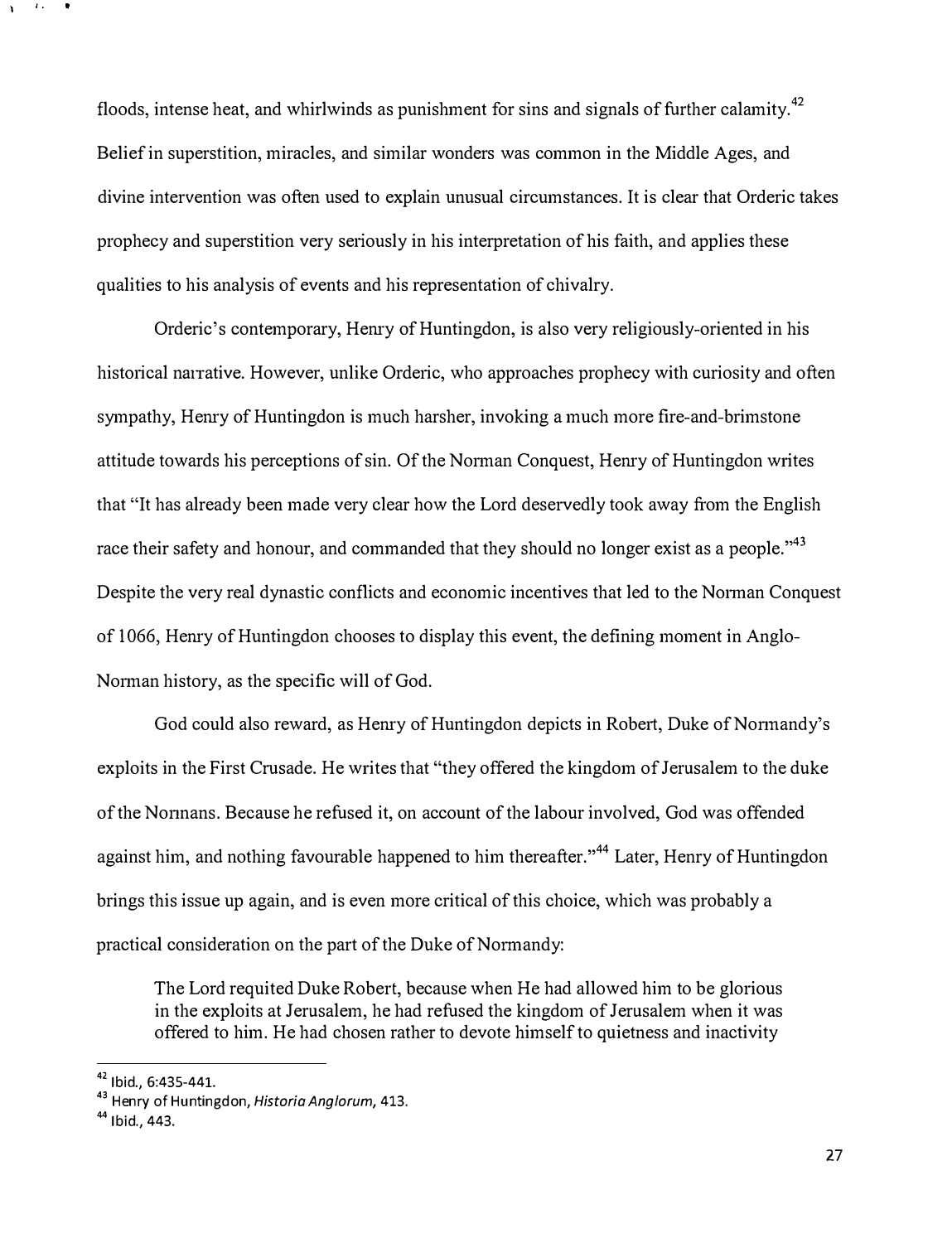in Normandy than to toil for the Lord of kings in the holy city. So God condemned him to everlasting inactivity and perpetual imprisonment. A sign of this, a comet, had appeared in the same year. There were seen also, on Maundy Thursday, two full moons, one in the east and the other in the west.<sup>45</sup>

Here Henry of Huntingdon uses religion as his main basis for criticism of knightly goals and priorities, and he asserts religious authority over their actions and exploits. He decries perceived defiance and prescribes divine retribution towards the duke of Nonnandy, who he characterizes as denying his God-given knightly duty to govern and defend the Holy Land.

Where there is no evidence that any wrongdoing worthy of punishment occurred, Henry of Huntingdon makes assumptions. The wreck of the White Ship, in which Henry 1's sons and heirs were drowned in the English Channel, was one of the greatest tragedies of that generation. Orderic Vitalis and William of Malmesbury both mourn for the loss of life and instability that it brings to the succession. Henry of Huntingdon, however, interprets the event very differently from his contemporaries:

In the year of grace 1120, when all were subdued and pacified in Gaul, Henry joyfully returned to England. But in the same sea-crossing, two of the king's sons, William and Richard, and the king's daughter and his niece, as well as many of the king's nobles, stewards, chamberlains, and butlers, and Earl Richard of Chester, were shipwrecked. All of them, or nearly all were said to be tainted with sodomy and they were snared and caught. Behold the glittering vengeance of  $God!^{46}$ 

This event does not connect as strongly with chivalry as the other events that Henry of Huntingdon describes, but it clearly depicts his religious views, which I believe to be more conservative than his colleagues based on the harshness of his judgment. However, it may not just be Hemy of Huntingdon's personal values that guide his interpretation, but his desire to have an effect on his audience. Invoking such strong religious imagery certainly would influence his audience to be more mindful of the consequences of their actions on their immortal souls.

<sup>&</sup>lt;sup>45</sup> lbid., 455.

<sup>&</sup>lt;sup>46</sup> Ibid., 467.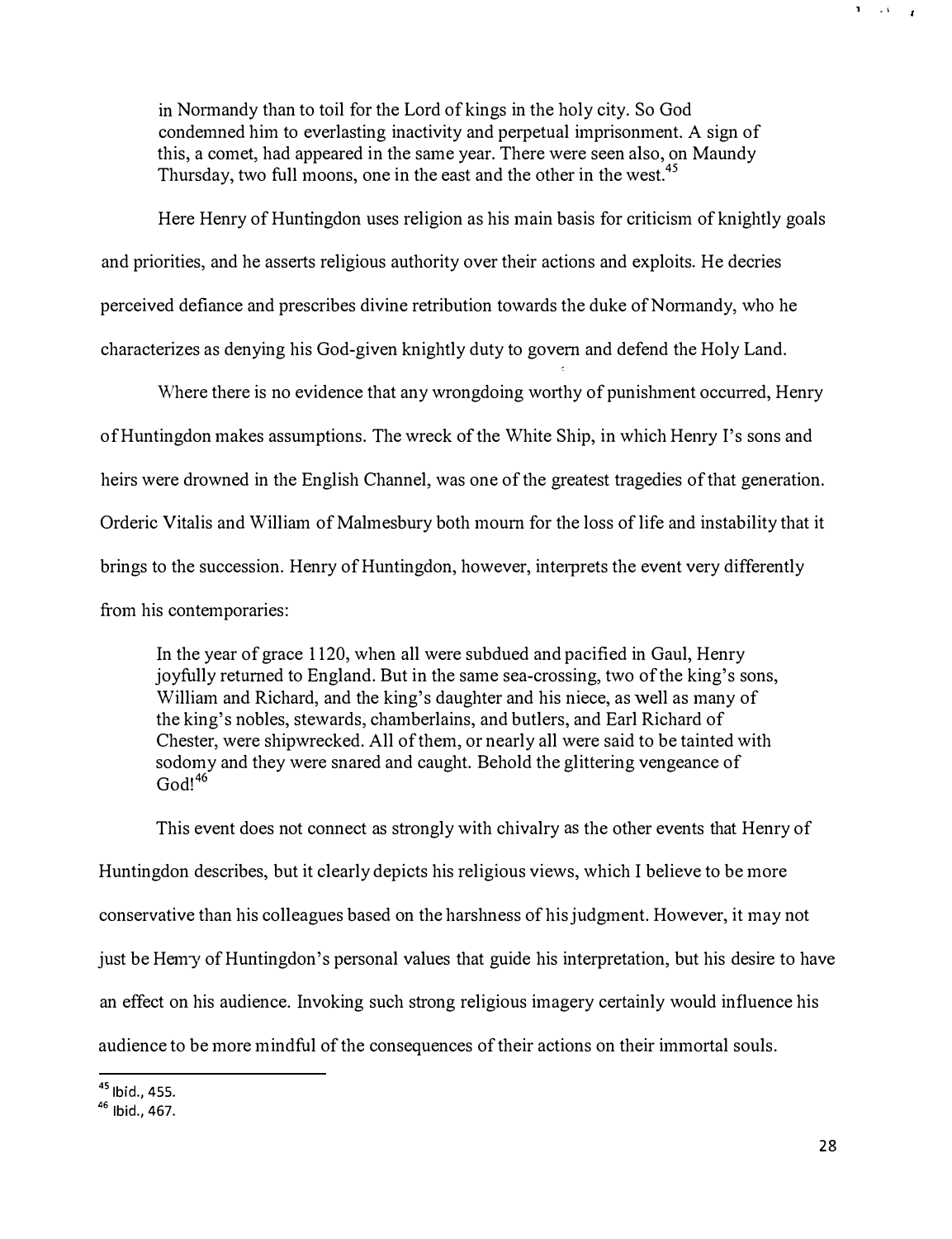If Henry of Huntingdon can be considered a conservative in his application of religious principles, William of Malmesbury is more liberal in his evaluation of the connection between religion and chivalry. The major difference between William of Malmesbury and his contemporaries is that William of Malmesbury makes a distinction between secular destiny and religious fate or divine providence, a crucial distinction in a discussion of chivalry. For William of Malmesbury a person's ability to achieve temporal success, such as acquisition of titles and land or social advancement, is separate from a person's ability to achieve salvation. This difference in understandings is probably a result of William of Malmesbury's superior education. His sophisticated analytical ability and knowledge give him the philosophical tools to develop these ideas that his colleagues do not have.

This is particularly evident when William of Malmesbury discusses the origins of particularly important historical figures. Perhaps the most important historical figure in the Gesta Regum Anglorum is William the Conqueror, to whom William of Malmesbury gives a quality of secular destiny:

The son she bore him was called William after his great-great-grandfather; his future eminence was foretold to his mother by a dream in which she saw her own inward parts extend and spread all over Normandy and England. The child himself too as a new-born baby, when at the very moment of his coming into the world he first touched the ground, filled both his hands with the rushes with which the floor was covered against dirt, and tightly clutched what he had seized. The gossiping women received this as a portent with cries of joy, and the midwife, greeting the good omen, acclaimed a baby born to be king.<sup>47</sup>

This passage is conspicuous for its lack of specific, religious indicators. There is no mention of God, or a divine power giving William the Conqueror the power to conquer England. His ability to achieve such earthly greatness seems to be more attributed to William's own personal qualities as interpreted from birth. Of course, this anecdote is probably not an accurate

<sup>&</sup>lt;sup>47</sup> William of Malmesbury, Gesta Regum Anglorum, 1:427.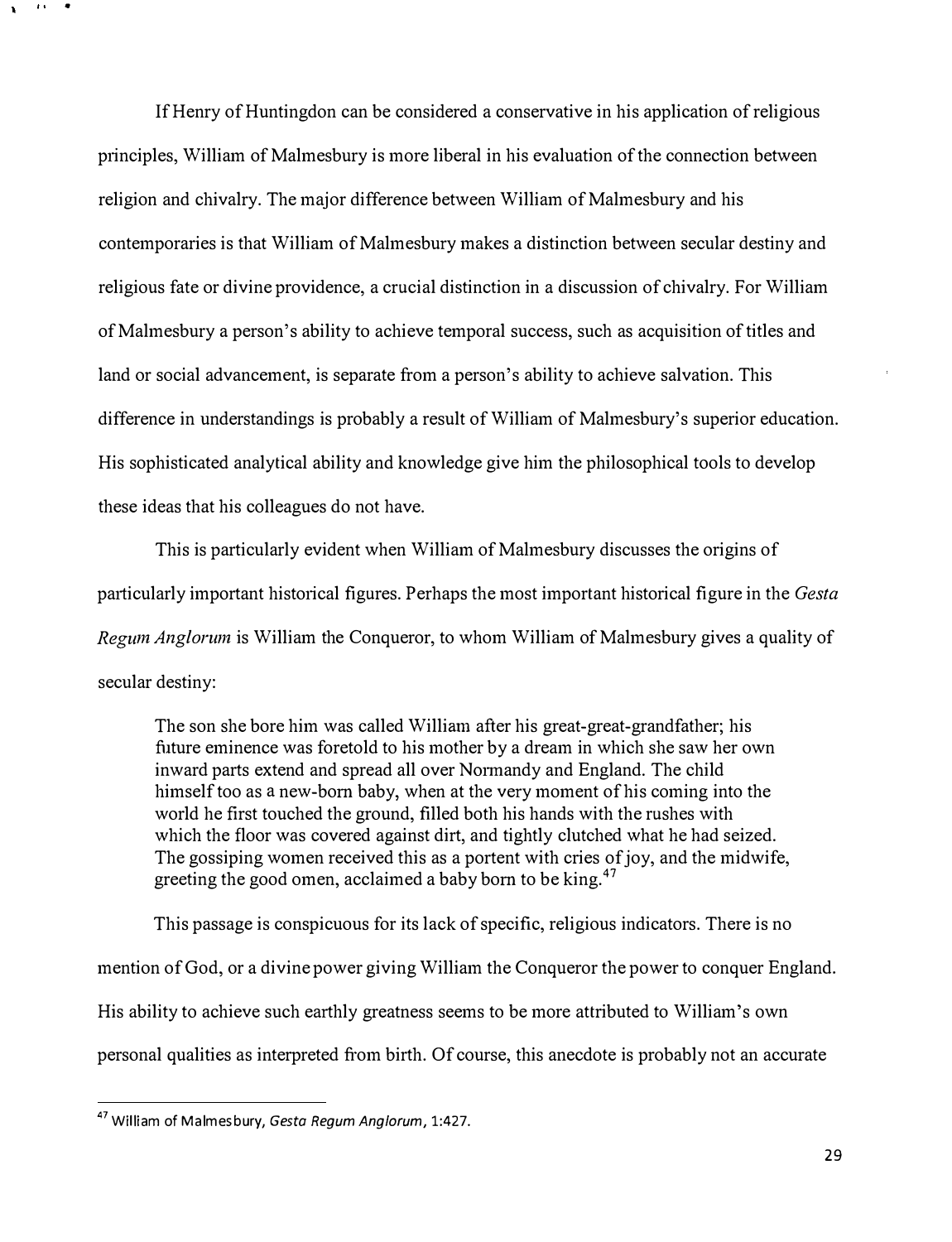description of an actual event, but a story that was developed later. It still supports the idea that personal achievement is not necessarily connected to religion. William of Malmesbury, when discussing William's upbringing, does make a connection between God's will and William's destiny to be king of England.<sup>48</sup> William of Malmesbury connects William's *capability* to become king, and his God-given *destiny* to be King in separate passages, indicating that William of Malmesbury sees these as two unique qualities, one being secular, and the other being religious.

This theme continues in William of Malmesbury's evaluation of William the Conqueror's son, William Rufus, who inherited England on William the Conqueror's death. In his discussion of William Rufus's birth and upbringing, William of Malmesbury describes an individual who he believes is destined for greatness:

King William's son, William, was born in Nonnandy several years before his father came to England. Brought up as he was by his parents with the greatest care, and naturally gifted with a spirit prolific of great ideas, he reached the highest point of supreme power - a prince unquestionably without peer in our own time, had he not been overshadowed by his father's greatness, and had fate not overtaken him at an early age, and thus prevented the faults developed by unlimited power and youthful spirits from being corrected by maturer years.<sup>49</sup>

Compare this to William of Malmesbury's comments on William Rufus' death:

Immensely ambitious, he would have been immensely successful, had he been able to complete his allotted span, or to break through the violence of Fortune and fight his way above it.<sup>50</sup>

Examining these evaluations side by side reveals the difference between a secular destiny

and a religiously detennined fate. William of Malmesbury makes it very clear that William

Rufus had a secular destiny that implied great success in the future, but that this destiny is cut

short by divine providence. He describes William Rufus as having signs and omens of

<sup>48</sup> Ibid., 1:429.

<sup>49</sup> Ibid., 1:543.

<sup>50</sup> Ibid., 1: 577.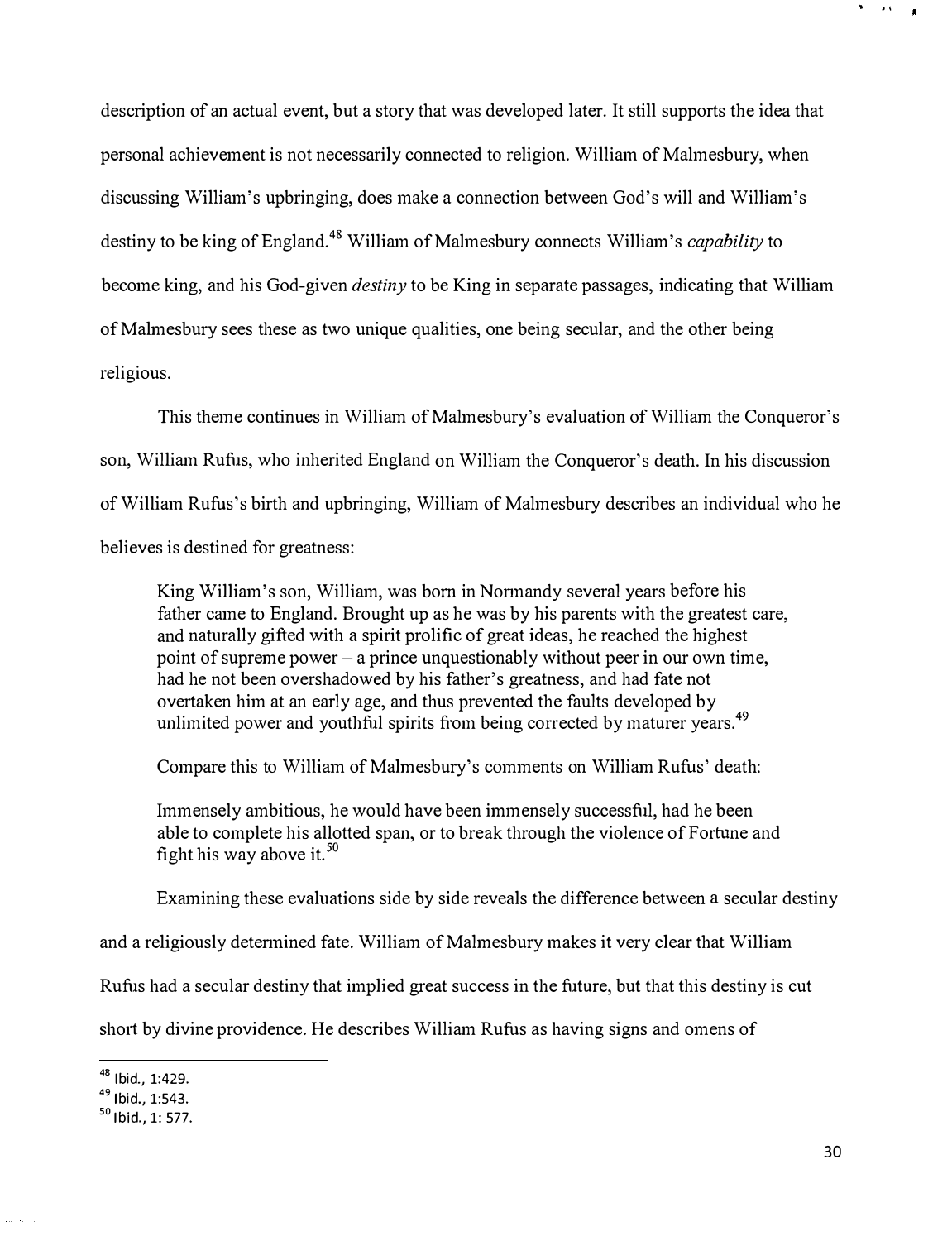impending death in a hunting accident. The positive evaluation of William Rufus is likely influenced by the need for medieval historians to evaluate kings and powerful aristocrats favorably in order to guard their own prospects, but the distinction William of Malmesbury makes is still relevant.

The differing religious positions that twelfth-century historians take suggests that the relationship between religion and chivalry was not a codified or consistently applied principle. The era in which these historians were living was a period of change and growth for this relationship. These authors wrote in the wake of the First Crusade, and well before the start of the Second. The Crusades affected the development of chivalry as they redirected violence towards religious enemies. In the early twelfth century, the Church was also in the midst of a series of refonns that sought to unify and establish consistency across the Church. These factors would affect how religion was connected to chivalry as time passed.

#### **CONCLUSIONS**

It is evident from this examination that there is value in examining twelfth-century historians as an independently relevant source for contemporary views on Anglo-Nonnan chivalry. In their treatment of the various elements of chivalry, particularly the relationship between the violent nature of chivalry and the dominant values of Christianity, twelfth-century historians provide variable interpretations that are worthy of analysis. This diversity of values, explanations, and interests presents chivalry as an evolving social institution that can be defined as the intersection among atistocratic values of social order and loyalty, a wanior culture of violence and mercy, and Christianity. People encountered and interpreted these components differently, weighting them uniquely based on their own personal characteristics. In the twelfth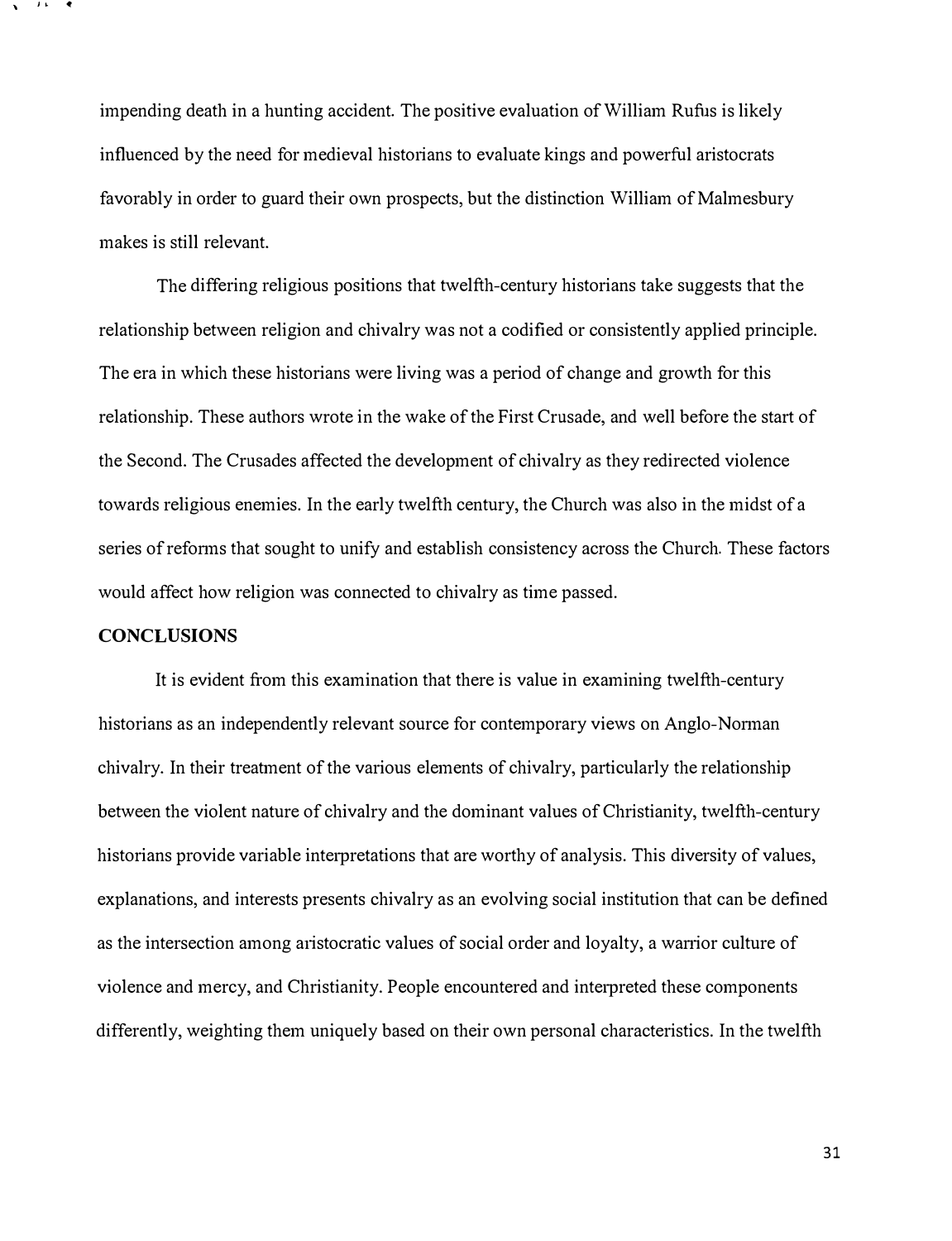century, chivalry was not a codified set of norms or rules, but an individualized set of values that contained many common features.

In this analysis, I have tried to avoid the pitfalls that befell Maurice Keen and Nigel Saul in their broad histories of chivalry. My analysis builds upon their work by narrowing the topic of study and finding that complexities, similar to the ones described by Saul, Strickland, and Kaeuper, existed in this time period. My analysis of twelfth-century historians is able to bring more specificity to the study of chivalry. I do not demonstrate differences in ideas across multiple centuries but among contemporaries. Strickland is right to point out that Christianity could not be uniformly applied to chivalry, and even though he dismisses the use of ecclesiastical writers, particularly Orderic Vitalis, their interpretations support his argument. Nigel Saul's conclusion is closest to my own, but does not go far enough to emphasize the variable nature of chivalry, and gets sidetracked by fantasy chivalry instead of analyzing what contemporaries found important and relevant.

I contend that twelfth-century histories are valuable in the field of chivalric study because they can be studied comparatively because these sources come from a very narrow time frame, contain stylistic and structural similarities, and are written by men with many career parallels. Comparative study of these sources clearly depicts divergences in religious interpretations of chivalry. William of Malmesbury is willing to accept the paradox of religion and warfare because it is a reality of life. He sees a difference in a person's capacity for achievement and their God-given destiny. Orderic Vitalis and Henry of Huntingdon do not make similar distinctions and draw closer connections between religion and chivalry by depicting God's judgment of knights and by applying moral teaching to their analysis of warriors.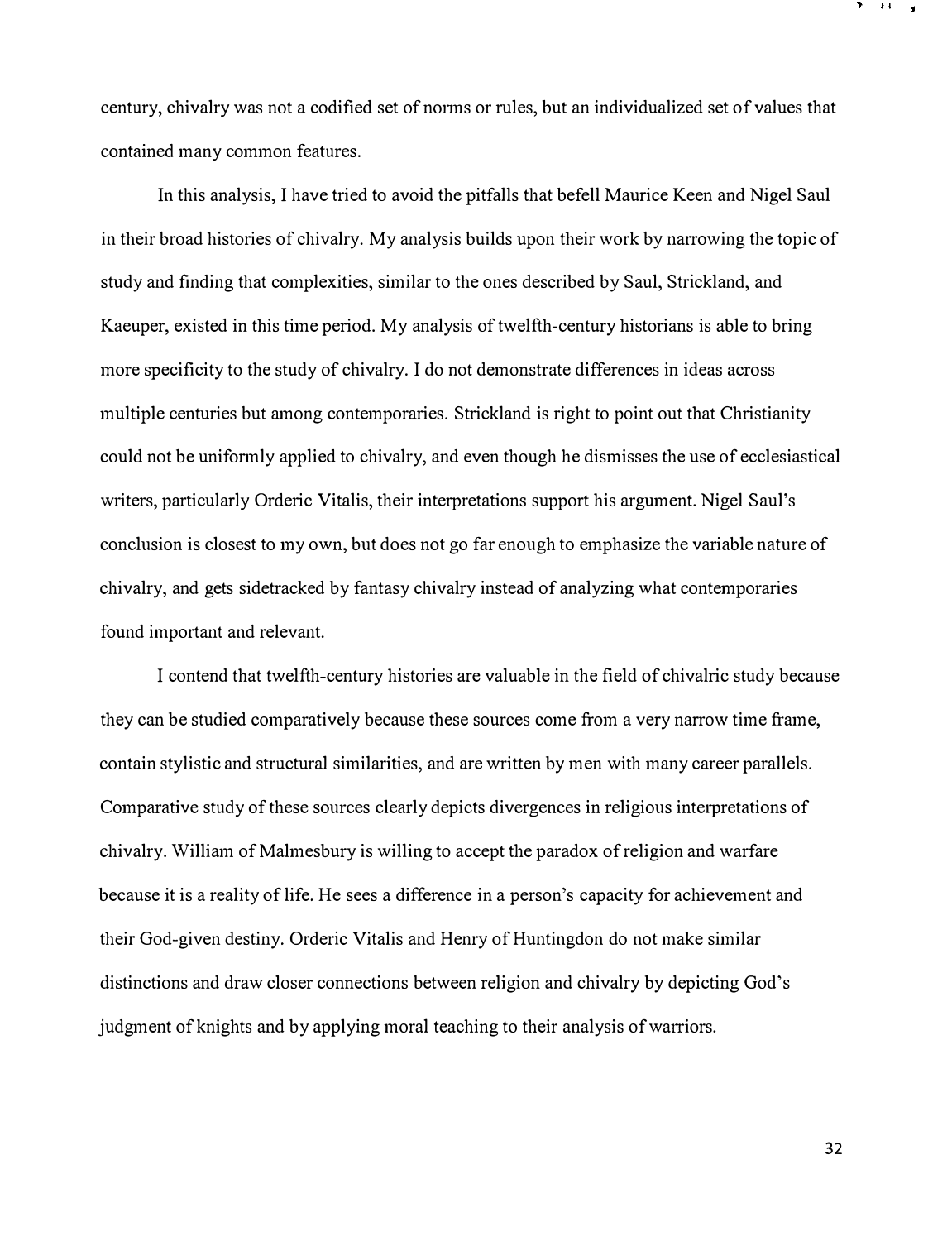I stress the need for historians of chivalry to be more precise in their choice of region and time period. I have been able to show diverse ideas, many of which stand in conflict with each other, existing in a very small window of time. This indicates that studies of chivalry need to be more specific in regards to time period and locale in order to reflect cultural and social values that vary from region to region and change over time. Current scholarship on chivalry does a poor job of effectively tracing change over time and being specific in regards to time and place. As I have shown in this paper, being more careful and concise would benefit any future study on chivalry.

My approach provides a more clearly delineated examination of the complexities that underpinned Anglo-Norman chivalry from the time of the Norman Conquest through the twelfth century. The next step in my research will be to deepen our understanding of how these sources fit in with other genres of contemporary sources, such as literature, chivalric manuals, and church doctrine. Looking at all of these sources comparatively may be more revealing and fonn a new basis for research in chivalric studies.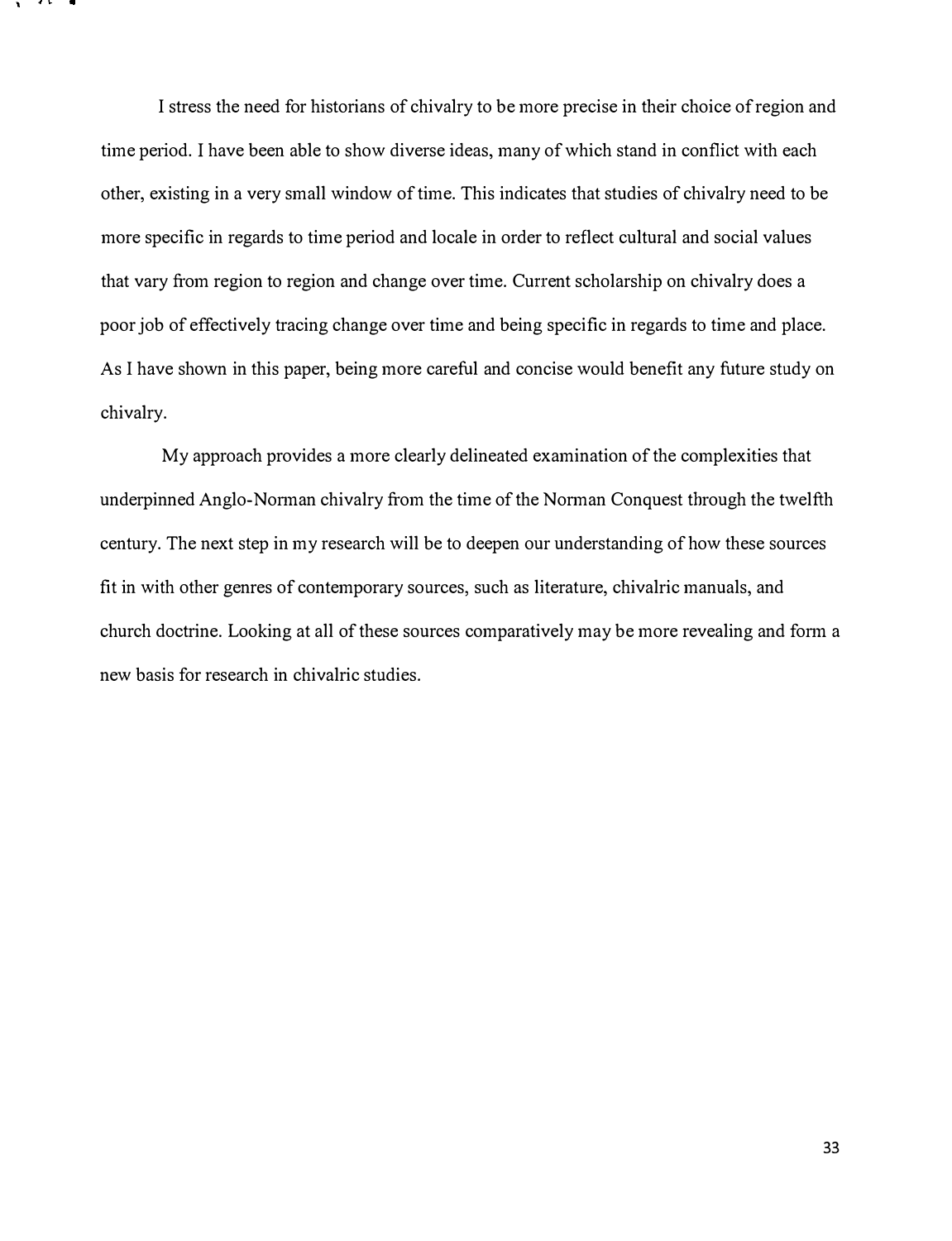#### Bibliography

#### Primary Sources

- Henry, Archdeacon of Huntingdon. Historia Anglorum. Ed. Diana Greenway. Oxford: Clarendon Press, 1996.
- Orderic Vitalis. Historia Ecclesiastica. Edited and translated by Marjorie Chibnall. 6 vols.. Oxford: Clarendon Press, 1975.
- William of Malmesbury. Gesta Regum Anglorum. Edited and translated by Rodney M. Thomson. 2 vols .. Woodbridge, Suffolk: Boydell Press, 1987.

#### Secondary Sources

- Chibnall, Marjorie. The World of Orderic Vitalis. 1984. Reprint. Woodbridge, Suffolk: Boydell Press, 2001.
- Clanchy, M.T.. From Memory to Written Record: England, 1066-1307. Cambridge: Harvard University Press, 1979.
- Duby, Georges. The Chivalrous Society. Translated by Cynthia Postan. Berkeley: University of California Press, 1977.
- Gillingham, John. "War and Chivalry in the History of William the Marshall" in Anglo-Norman Warfare: Studies in Late Anglo-Norman Military Organization and Warfare. Ed. Matthew Strickland. Woodbridge, Suffolk: Boydell Press, 1992.
- Kaeuper, Richard W.. Holy Warriors: The Religious Ideology of Chivalry. Philadelphia: University of Pennsylvania Press, 2009.
- Keen, Maurice. Chivalry. New Haven: Yale University Press, 2005.
- Oxford Dictionary of National Biography, edited by H. C. G. Matthew and Brian Harrison. Oxford: Oxford University Press, 2004.